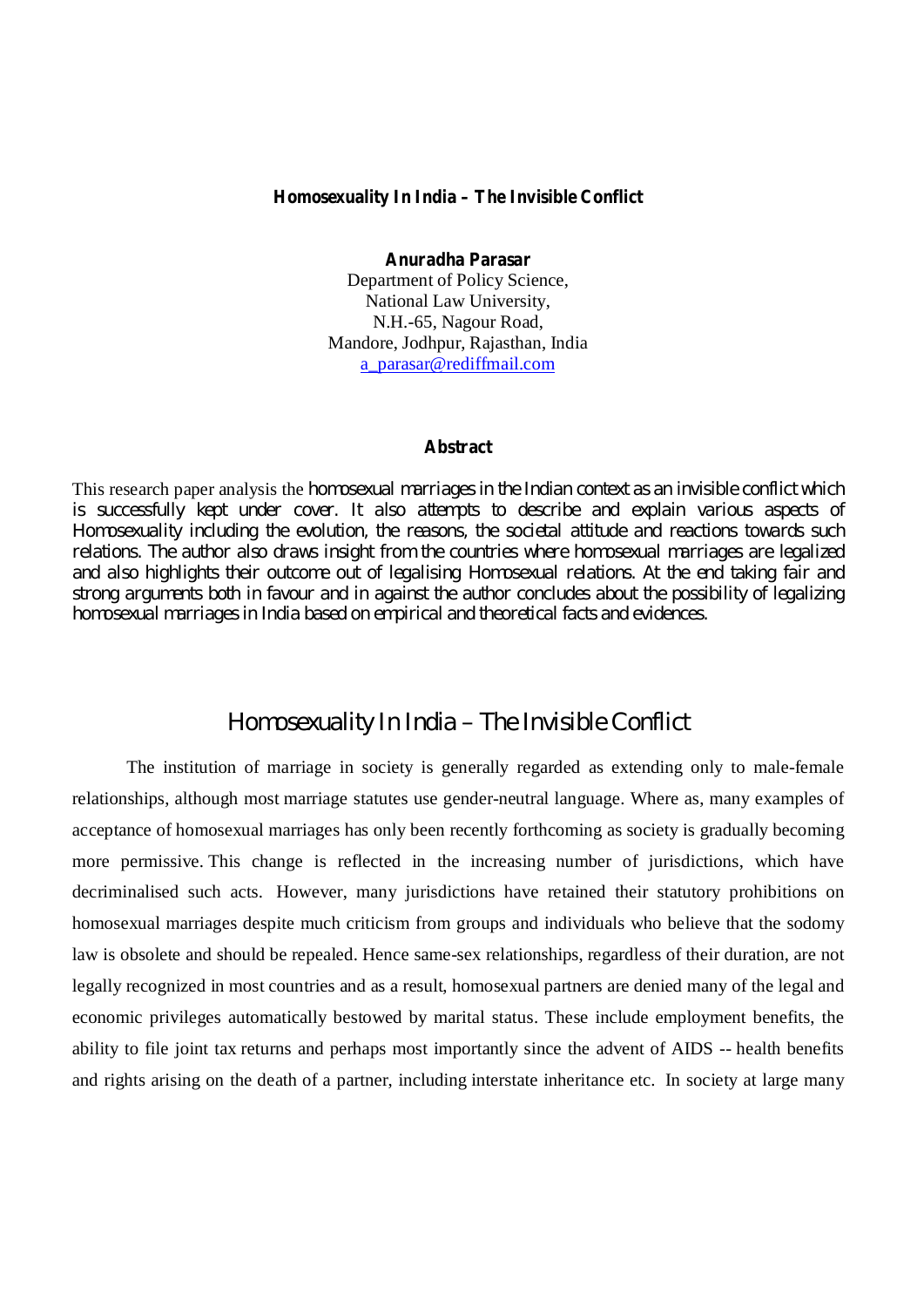of these benefits are available to heterosexual de facto partners, but continue to be unavailable to homosexual partners. 1

### **Definition**

The word homosexuals literally means as 'of the same sex, being a hybrid of the Greek prefix homomeaning 'same' and Latin root meaning 'sex'.<sup>2</sup> Homosexuality is a sexual orientation characterized by sexual attraction or romantic love exclusively for people who are identified as being of the same sex. People who are homosexual, particularly males are known as 'gay', gay females are known as 'lesbians'. That is homosexual marriages, sometimes referred to as gay marriage, indicates a marriage between two persons of the same sex.<sup>3</sup>

### **History**

The earliest western document concerning homosexual relationship come from Ancient Greece, where same sex relationship were the societal norm. Even homosexual marriages have occurred with relative frequency in the past, both within Christian and non-Christian communities.<sup>4</sup> Researches suggest that the Catholic Church, which has been extremely vociferous in its opposition to homosexuality in general, approved of same-sex marriages for over 1 500 years, only ceasing to perform them in the nineteenth century. 5

In preindustrial societies also homosexuality was generally accepted by the lower classes while some members of upper classes considered it immoral. However with the rise of urbanization and the nuclear family, homosexuality became much less tolerated and even outlawed in some cases. The sexual orientation in pre modern era as depicted in love poetry and paintings and even in historic figures such as Alexander the great, Plato, Hadrian, Virgil, Leonardo da Vinci, Michelangelo and Christopher Marlowe included or were centered upon relationship with people of their own gender.<sup>6</sup>

<sup>1</sup> A relationship not based on blood or marriage is not entitled for Social Security benefits under Employee Provident Fund Act, Pension Act, Workmen Compensation Act, Insurance Act, Housing Act etc.

<sup>&</sup>lt;sup>2</sup> Older words for homosexuality, such as homophilia and inversion have fallen into disuse. Less frequently used terms are queer, homo, fag or faggot and dyke.

<sup>&</sup>lt;sup>3</sup> Homosexual marriages are also known as gender-neutral marriage, equal marriage, and gay marriage.

<sup>4</sup> <http://www.ilga.info/index.html>

<sup>5</sup> findarticles.com/p/articles/mi\_m2065/is\_n1\_v50/ai\_20344099/pg\_4 - 28k -

<sup>6</sup> <http://www.umiacs.umd.edu/users/sawweb/sawnet/news/news337.txtg>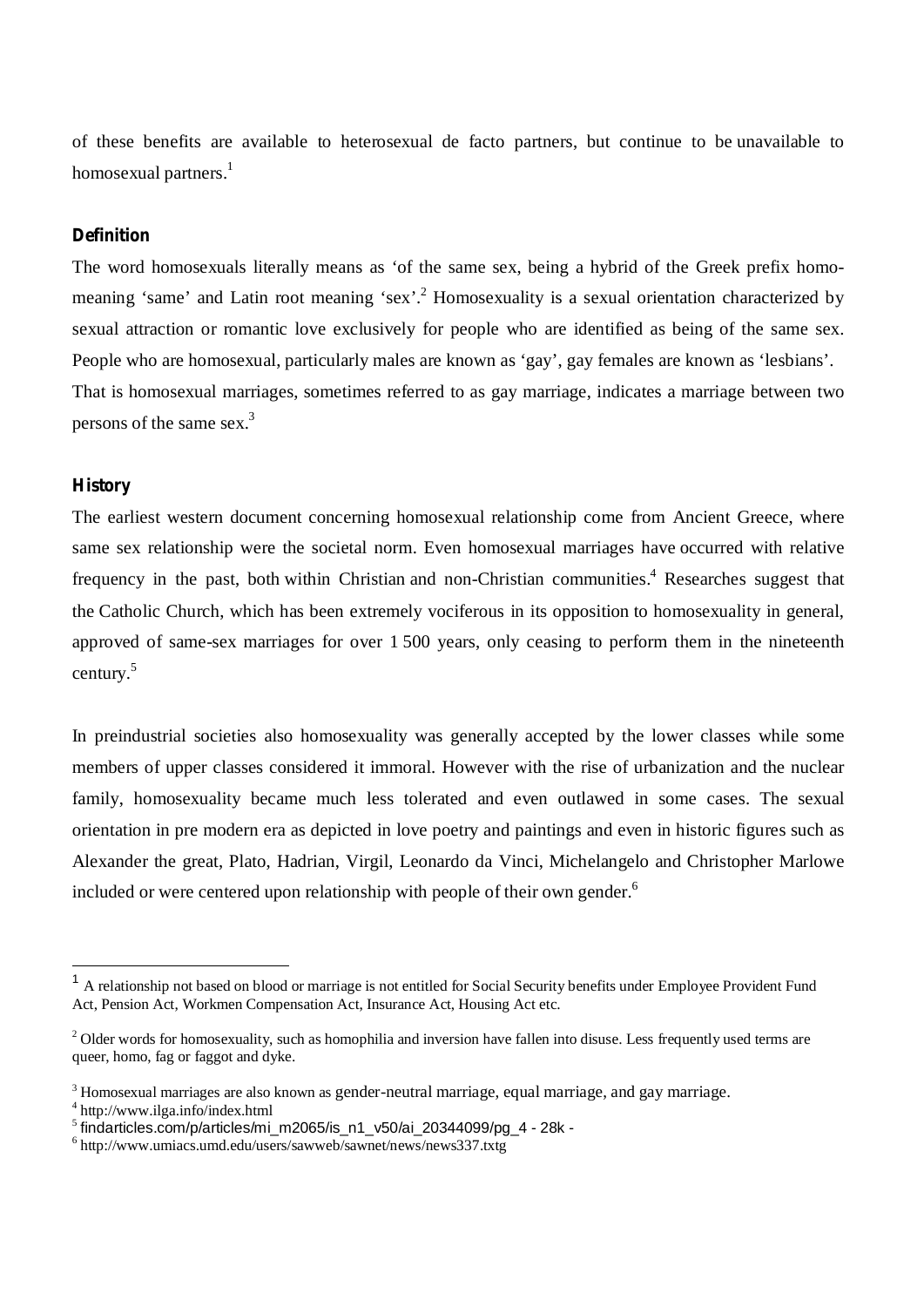However the term homosexuality appears in print for the first time in 1869 in an anonymous German pamphlet paragraph 142 of the Prussian penal Code and Its maintenance paragraph 152 of the Draft of a Penal Code for North German Confederation written by Karl Maria Kertbeny. This pamphlet advocated the repeal of Prussia's sodomy laws.<sup>7</sup>

Thus homosexuality is not a new phenomenon. Even instances of homosexuality are available in Hindu Mythology.<sup>8</sup> The literature drawn from Hindu, Buddhist, Muslim, and modern fiction also testifies the presence of same-sex love in various forms. Ancient texts such as the Manu Smriti, Arthashastra, Kamasutra, Upanishads and Puranas refer to homosexuality.<sup>9</sup> Also there are reports that same-sex activities are common among sannyasins, who cannot marry. Thus instances of homosexuality are available in historical and mythological texts world over and India is not an exception to this.

The Cultural residues of homosexuality can be seen even today in a small village Angaar in Gujarat where amongst the Kutchi community a ritualistic transgender marriage is performed during the time of Holi festival. This wedding which is being celebrated every year, for the past 150 years is unusual because Ishaak, the bridegroom and Ishakali the bride are both men.<sup>10</sup>

Thus the history is filled with evidences proving the existence of homosexuality in past. Whereas in the past 10 years world over, for the lesbian and gay rights, we find that the legal initiatives have shifted from the right to be privately sexual, that is the right to have same-sex relationships at all, to the right to be individual civic subjects, protected from discrimination in the work place and in the provision of services, toward the right to have relationships given status by the law. This shift in rights-focus, from decriminalization, to civil protection, to civil recognition is, not entirely a linear one. Thus in recent years a number of jurisdictions had relaxed or eliminated laws curbing homosexual behavior.

### **Homosexual Marriages: The Global Scenario**

<sup>7</sup> Ruth Vanita and Saleem Kidwai (Eds.) *Same Same Sex Love In India : Readings From Literature And History* (St. Martin Press, 2000).

 $^8$  <http://www.hsph.harvard.edu/Organizations/healthnet/SAsia/suchana/0909/rh374.html>

<sup>9</sup> Sandeep Roy Chowdhury, 'The best of both worlds? South Asian bisexuals speak out,' *India Currents*, February issue, 1996.

<sup>&</sup>lt;sup>10</sup> Arvind Kala, Invisible Minority: the unknown world of the Indian homosexual (Dynamic Books, New Delhi, 1994).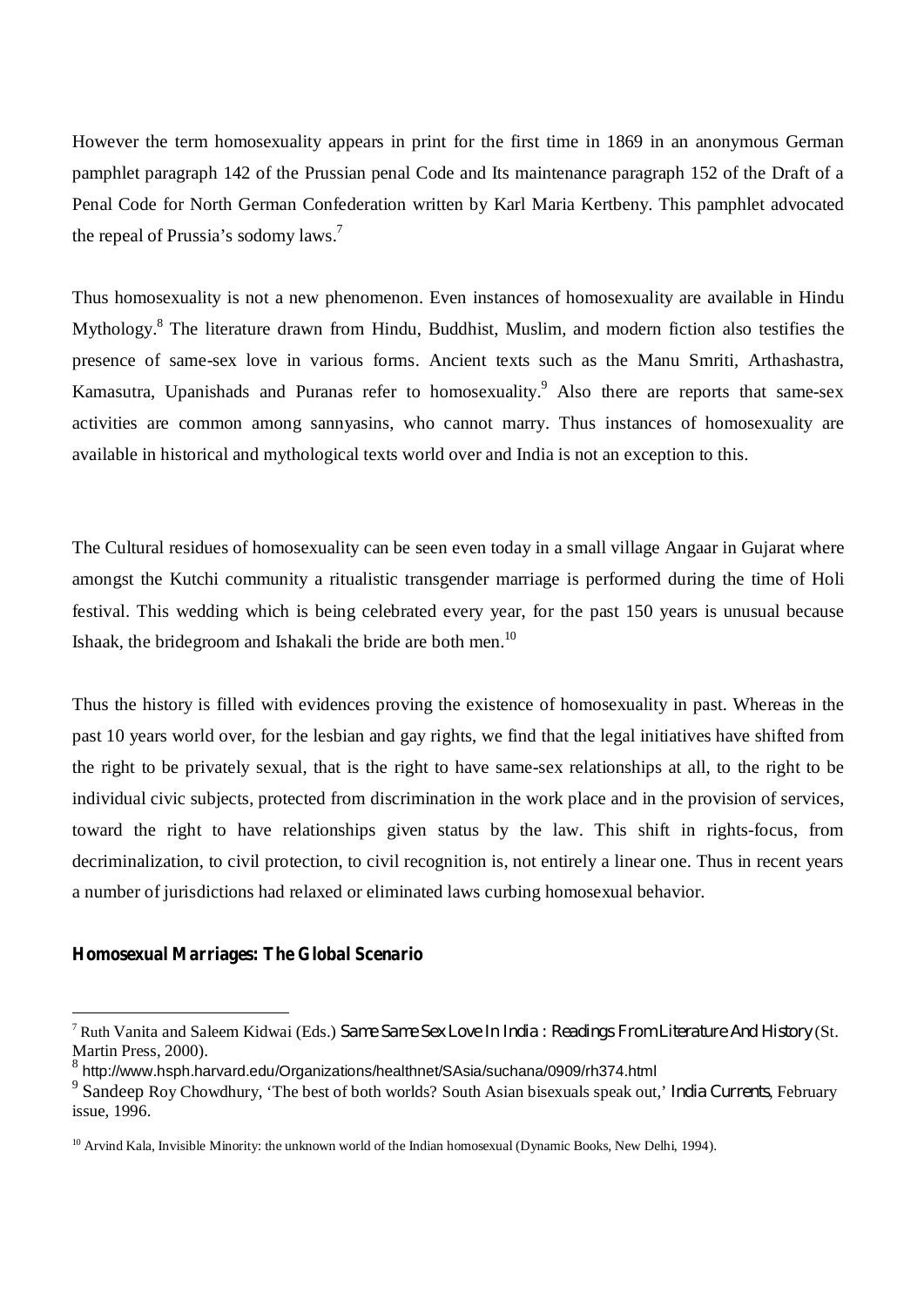Faced with the fact of homosexual unions, civil authorities adopt different positions. At times they simply tolerate the phenomenon, at other times they advocate legal recognition of such unions, under the pretext of avoiding, with regard to certain rights, discrimination against persons who live with someone of the same sex. In other cases, they favour giving homosexual unions legal equivalence to marriage properly so-called, along with the legal possibility of adopting children. Thus an increasing number of jurisdictions have de-criminalised homosexual acts. However, many jurisdictions have retained their statutory prohibitions on homosexual acts despite much criticism from groups and individuals who believe that the laws are obsolete and should be removed.

Anyhow the last century witnessed major changes in the conception of homosexuality. Since 1974, homosexuality ceased to be considered an abnormal behaviour and was removed from the classification of mental disorder. Since then homosexuality has been de-criminalized in different countries. There are various states across the globe that enacted anti-discriminatory or equal opportunity laws and policies to protect the rights of gays and lesbians.<sup>11</sup> In the late 1990s and early 2000s, progress towards and bans of same-sex marriage created a topic of debate all over the world. Currently, same-sex marriages are recognized nationwide in six countries: Netherland (2001) , Belgium (2003), Canada (2005), Spain (2005) and South Africa (2006). The state of Massachusetts in the United States also recognizes same-sex unions (although these marriages have no legal recognition at the federal level in the US). With this an estimated 155 million people worldwide, or approximately 2.5% of the world's total population, will live in places where same-sex marriage exists.<sup>12</sup>

Following map gives the global scenario about legalisation of Homosexual marriages.<sup>13</sup>

<sup>11</sup> [http://www2.warwick.ac.uk/fac/soc/law/elj/lgd/2001\\_2/narrain/](http://www2.warwick.ac.uk/fac/soc/law/elj/lgd/2001_2/narrain/)

<sup>&</sup>lt;sup>12</sup><http://www.fsw.ucalgary.ca/ramsay/gay-lesbian-bisexual/3ta-south-asia-homosexuality.htm> <sup>13</sup> [www.wikipaedia.com](http://www.wikipaedia.com)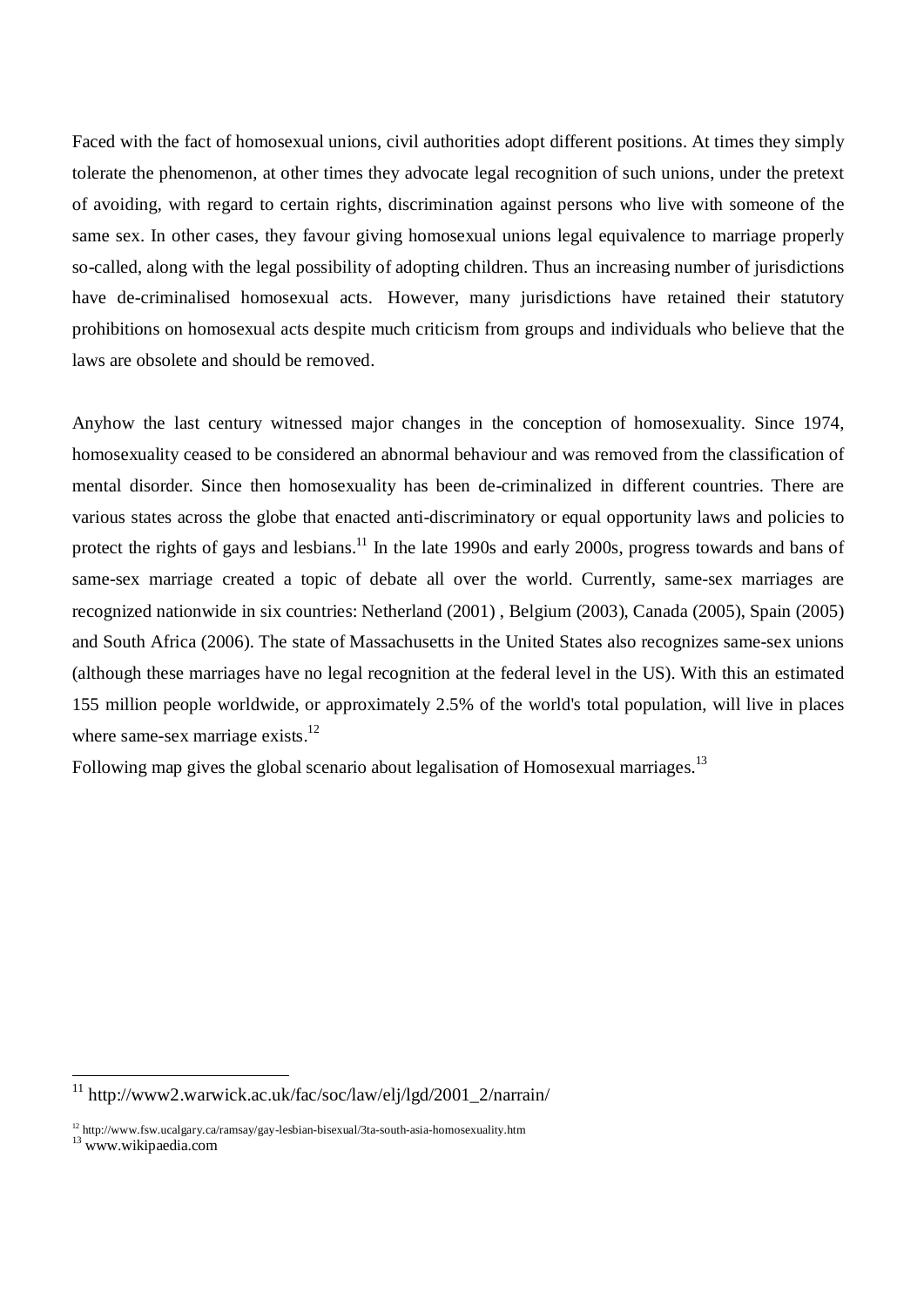

That is civil unions and other forms of legal recognition for same-sex couples, which offer most if not all the rights accorded in a civil marriage, exist in Croatia, Denmark, Finland, France, Germany, Iceland, Israel, New Zealand, Norway, Portugal, Slovenia, Sweden, Switzerland and the United Kingdom. Regions of Australia, and additional territories in the United States offer some rights and responsibilities as civil Unions.<sup>14</sup>

Even events such as Mardi Gras in Sydney, Midsumma in Melbourne, Gay and Lesbian Pride in Johannesburg, Women's Celebration Week in Greece, and the Gay and the Lesbian Film Festival in Lisbon express the essence of being homosexual.<sup>15</sup> So, world over many countries has given social and legal recognition to homosexual marriages<sup>16</sup>. Where as more than 70 countries, including India, consider

 $14$  Ibid

<sup>&</sup>lt;sup>15</sup> <http://www.fsw.ucalgary.ca/ramsay/gay-lesbian-bisexual/3ta-south-asia-homosexuality.htm#India%20Films>

**<sup>16</sup> Countries Where Homosexuality Is Legalised**

Greece, Green land, Guadeloupe, Gautemala, Guinea, Bissau, Haiti, Honduras, Hongkong, Hungary, Iceland, Indonesia, Iraq, Ireland, Isreal, Italy, Ivory Coast, Montengro, Albania, Andoraa, Argentina, Armenia, Aruba, Austria, Ajerbarjan, Bahamos, Belarus, Belgium, Belize, Bolivia, Brazil (no Sodomy law for military person), Bulgaria, Burkina faso Cambodia, Central African Republic Chad, Chile, China, Columbia, Comoros, Congo, Costa Rica, Croatia, Cuba (Article 303a of the penal code punishes 'publicly manifested homosexuality), Cyprus ( Ban on military on health ground), Czech Republic, Denmark (homosexuals equivalent to heterosexuals), Dominican Republic, Dutch Antilles, Equador, Elsavadore, Eritrea, Estonia, Falfland Islands, Farse Islands, Finland, France, French Guyana, French Polynesia, Gabon, Georgia, Germany, Japan, Jordon, lazakhstan, Kosova, Kyrgyzatan, Latvia, Lesotho, Liechtenstein, Lithunia, Luxembourg, Macau, Macedonia, Madagasca, Malia, Martimqua, Mexico, Moldora, Monaco, Netherland, Netherland Antilles, New Caledonia, Newzealand, Niger, Norway, Panama, Paraguay, Peru, Philippines, Poland, Portugal, reunion, Romania, Russia, Rwanda, San Marino, Soa Tome and Principe, Serbia, Sierraleone, Slovenia, outh Africa, South Africa, South Korea, Spain, Suriname, Sweden, Switzerland, Taiwan, Thailand, Ukraine, Uruga, Vanuatu, Venezuela, Vietnam, Vojvodina, Vanuatu, Venezuela, Vietnam, Vojvodina

**Countries Where Homosexuality Is Illegal**

Algeria, Angola, Barbados, Bhutan, Bosnia, Botswana, Burundi, Ethiopia, Ghana, Herzegonia, Kenya, Libia, Malawi, Malaysia, Mddna, Morroco, Mozambique, Nambia (male Homosexuality is illegal), Nepal, Pakistan, Singapore, Togo, Turkey, Uganda, Zaire, Zimbawe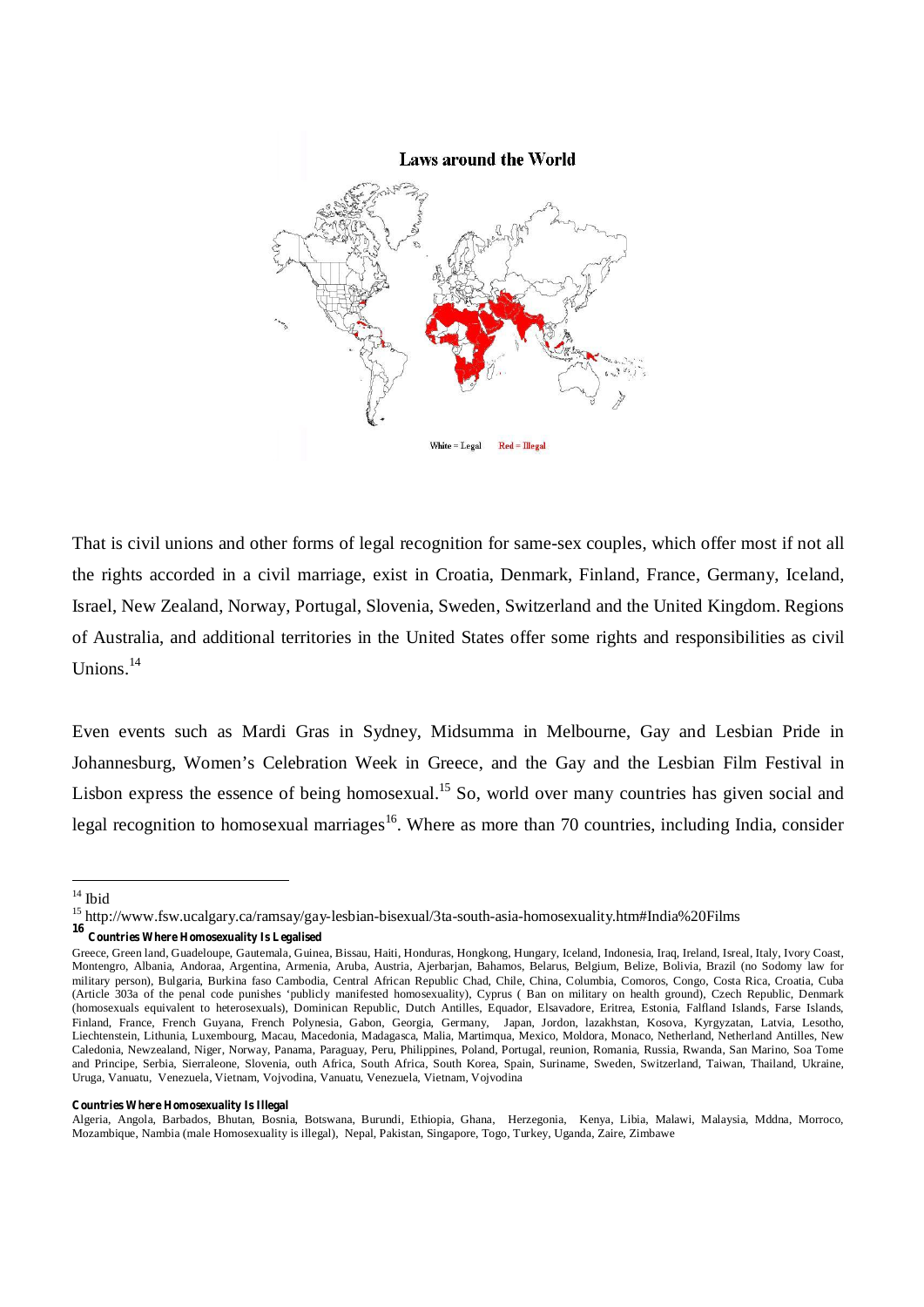homosexuality a crime, and 30 of these deny homosexuals even basic human rights and the homosexual acts remain punishable by death in Afghanistan, Mauritania, Iran, Nigeria, Pakistan, Saudi Arabia, Sudan, United Arab Emirates, and Yemen, and by life in prison in Bangladesh, Bhutan, Guyana, India, Maldives, Nepal, Singapore, and Uganda.<sup>17</sup>

Thus the legal position of homosexuals differs from country to country. In England, for example, homosexual relationships involving anal intercourse is not illegal between consenting adults as long as they are 21 or over and conduct themselves in private. In India, however, such active sexual relationships between men are still illegal. The age of consent varies, too, according to the country being as young as 10 in Hungary and as old as 23 in Spain.<sup>18</sup>

# **Evolution**

A frequent argument is that homosexuality prior to the modern period differed from modern homosexuality (age, gender or class –structure rather than the more egalitarian form seen today). Homosexuality in different periods had different features, the underlying phenomenon has always existed and is not a recent invention of our society or that, while the particular manifestation of homosexuality may highly depend on social factors, its fact remains constant.<sup>19</sup>

The fact is that among approximately 1500 animal species whose behavior has been extensively studied, homosexual behaviour has been described in at least 450 of the species. The reality is that it is so common that it begs an explanation and sociobiologists have proposed a wide variety of explanations to account for it. The fact that it is so common also means that it clearly has evolutionary significance, which applies as much to humans as it does to other animal species.<sup>20</sup>

<sup>17</sup> According to a study by the Amnesty International

<sup>19</sup> C. Alfred Kinsey, W.B. Pomeroy and C.E. Martin, *Sexual Behavior In The Human Male* (WB Saunders, Philadelphia , 1948).

Afganisthan, Antiglia, Bardlanda, Bahrain, Bangladesh, Bosnia, Heazegonia, Botswana, Brunei, Burma, Burundi, Cameron, cape Verda, Cook Islands, Dji Bonti, Ethiopia, Fiji, Ghana, Guinea, Guyana, Inida, Iran, Jamiaca, Kenya, Kiri Bati, Kuwait, Laos, Lebanon, Liberia, Mali, Marshall, Islands, Mauritiania, Mauritious, Mongolia, Naruru, Nicargua, Nigeria, Niue, Oman, Papua, newGuinea, Puerto Rico, Qatar, Saint Lucia, Samoa, Saudi Arabia, Senegal, Seychelles, Slovakia, Soloman Islands, Somalia, Srilanka, Swaziland, Syria, Tajkistan, Tanzania, Tokelau, Tongo, Trinidad, Tobago, United Ara, Emirates, Uzbekistan, Zambia

<sup>18</sup> Supra note 13

<sup>20</sup> W. Michael Ross, 'A Taxonomy of Global Behavior' in R. Tielman, M. Carballo and A. Hendriks eds. *Bisexuality And HIV/AIDS: A Global Perspective*. ( Prometheus Books, Buffalo, 1991).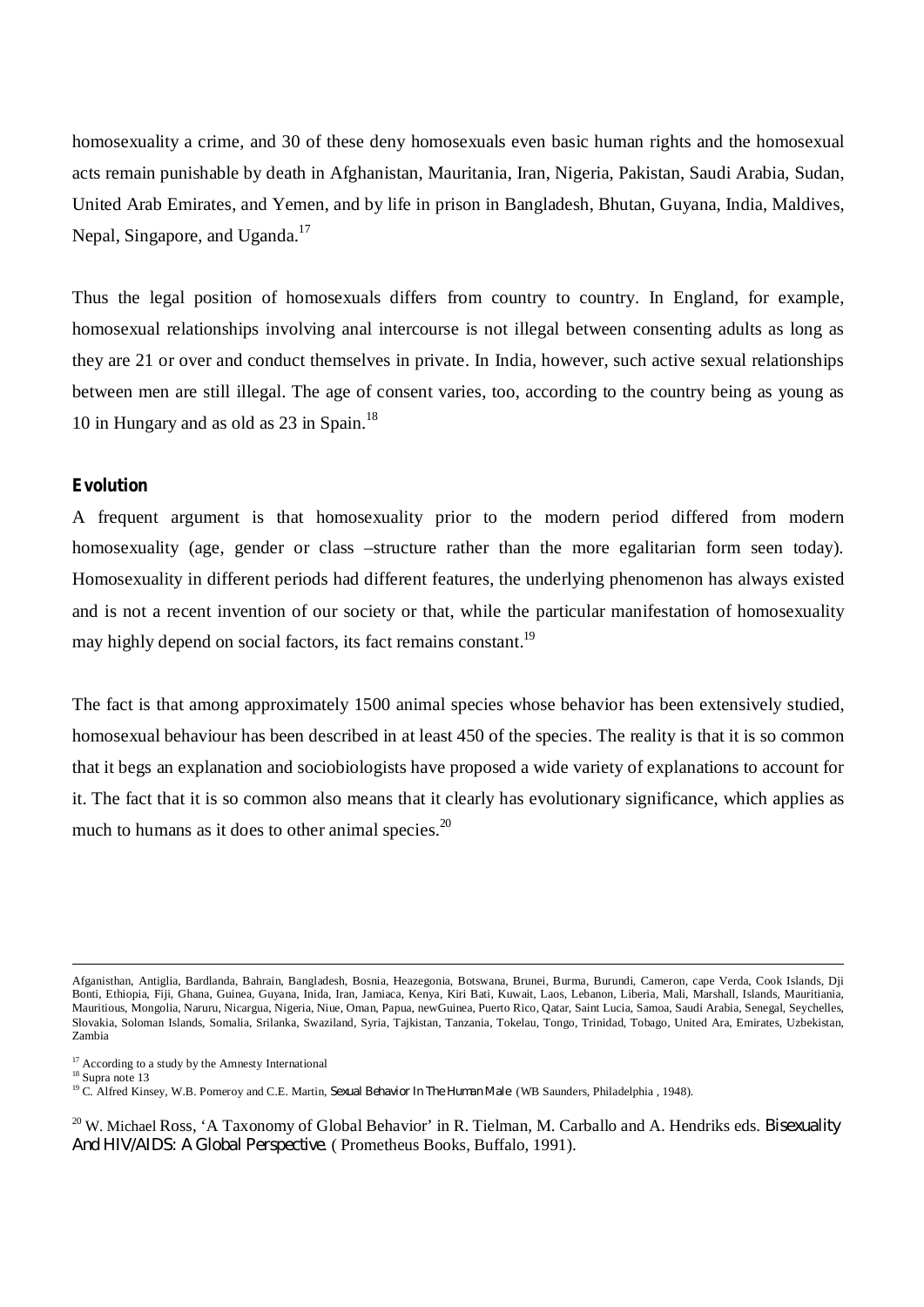#### **Theoretical Explanation of Homosexuality**

The causes of sexual orientation are currently under investigation. The general understanding is that there is symphony of factors that act over a long time to determine each individual's sexual orientation. Nurture, Nature or some combination of the two is often thought to determine human sexual behaviour. Researches suggests that homosexuality is largely genetic in origin and it also states further that individuals with homosexual genes will feel less inclined to behave heterosexually and will thus reproduce less frequently.<sup>21</sup> Findings also suggest that homosexual men are feminized where as other study found that homosexual men and homosexual women are masculine. Another cause stated is imitation, a major mechanism of cultural transmission, which also accounts for some homosexual behaviour. Irregular levels of sex hormones during the development of the child in the womb has also been cited as an influence. Family upbringing may also have an effect by failing to produce a strong sense of being male in the growing child or by inducing guilt about early heterosexual contacts or by blocking initial heterosexual behaviour. Experiences outside the family may also, of course, encourage homosexual behaviour.<sup>22</sup>

 $21$  As per study conducted by Dean Hamer in 1994, wherein he studied 40 pairs of homosexual brothers, reports that 33 pairs shared a set of five genetic markers. Hamer concluded that genetics played ''some role'' in a minority of gays. *Source :* DeanHamer and P. Copeland *The Science Of Desire: The Search For The Gay Gene And The Biology Of Behavior* (Simon and Schuster, New York, 1994).

<sup>22</sup> Lane Tim Dean, *Homosexuality And Psychoanalysis* (The University of Chicago Press, Chicago, 2001).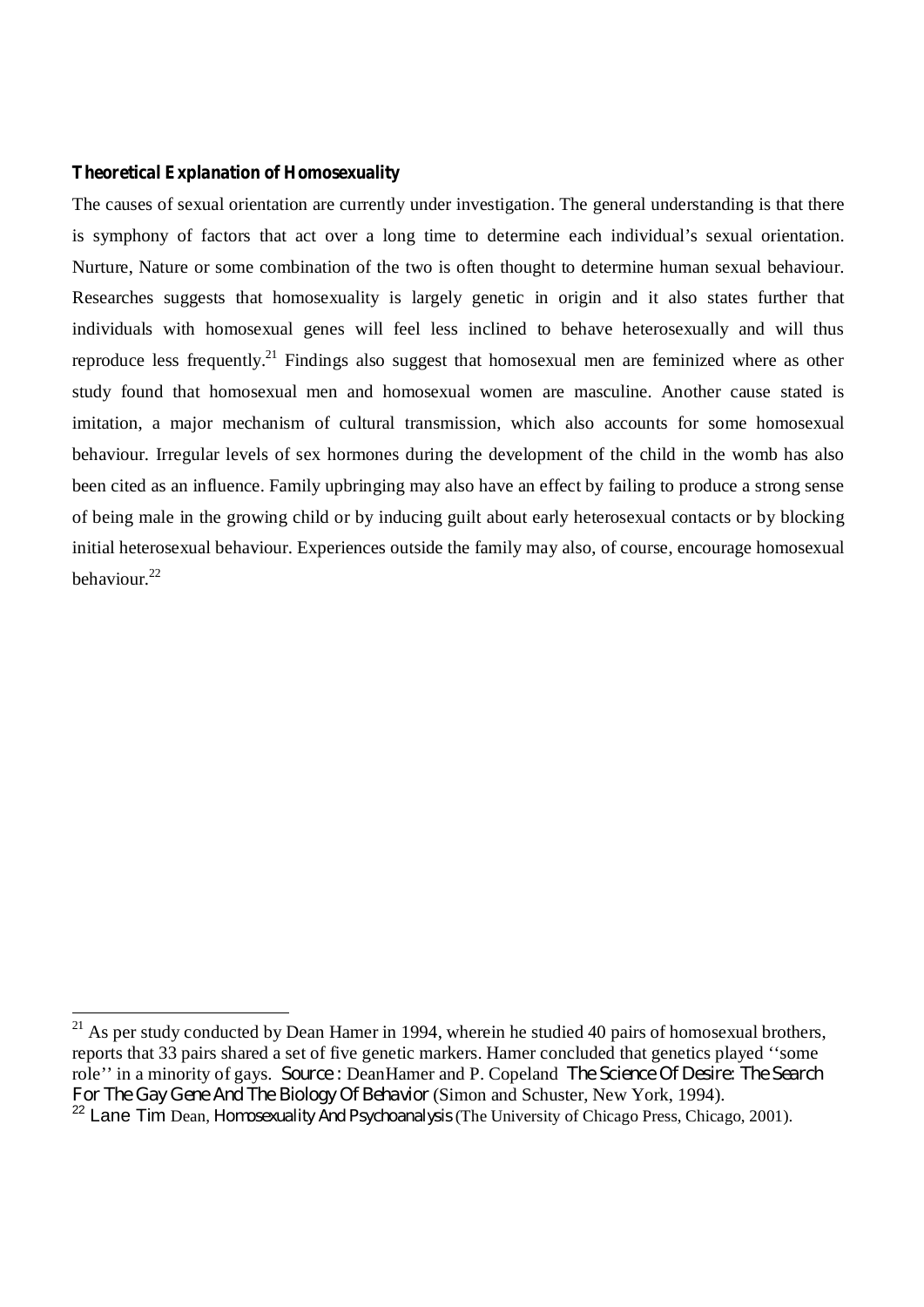## **Indian Society and Homosexuality**

In India, so far no such progressive changes have taken place as regards social and legal recognition and homosexuals remain victims of violence in different forms supported by the state and society. In India from a scattered group of a few hundred, homosexuals are at present ten crore strong and growing community evolving its own hip and happenings. They are weaving there way from metros into semiurban societies both online as well as offline.<sup>23</sup> This number is gradually increasing with more and more such people coming out of the closet. While Delhi and Mumbai (with five lakh gays each) and, to a lesser extent, Bangalore and Calcutta are the hub of the Indian gay movement, people from smaller towns in Gujarat, Maharashtra and Bihar are also coming out.<sup>24</sup> These Indian gays are talking live in chat rooms, looking for soul mates, falling in love, having sex on the net and crossing cities to be with each other in real world. 25



Web page showing a Gay website

This shows that homosexual relationships are not unheard of in India, but they generally exist in the country's larger cities where people can be more open about their sexuality.<sup>26</sup> A number of cities and larger towns, such as Karnataka, Delhi, Mumbai, Calcutta, Bangalore, Hyderabad, Pune, Chennai, Patna, Lucknow, Akola, Trichi and Gulbarga, had a number of resources for gays, lesbians and transgender communities that include - help-lines, publications/newsletters, health resources, social spaces and drop-in

<sup>&</sup>lt;sup>23</sup> [www.haworthpress.com/store/E-Text/View\\_EText.asp?a=3&fn=J236v07n01\\_09&i=1%](http://www.haworthpress.com/store/E-Text/View_EText.asp?a=3&fn=J236v07n01_09&i=1%)  $^{24}$ According to Shaleen Rakesh, Coordinator, Milan project, Naz Foundation, New Delhi.

<sup>&</sup>lt;sup>25</sup> <http://www.ilga.info/index.html>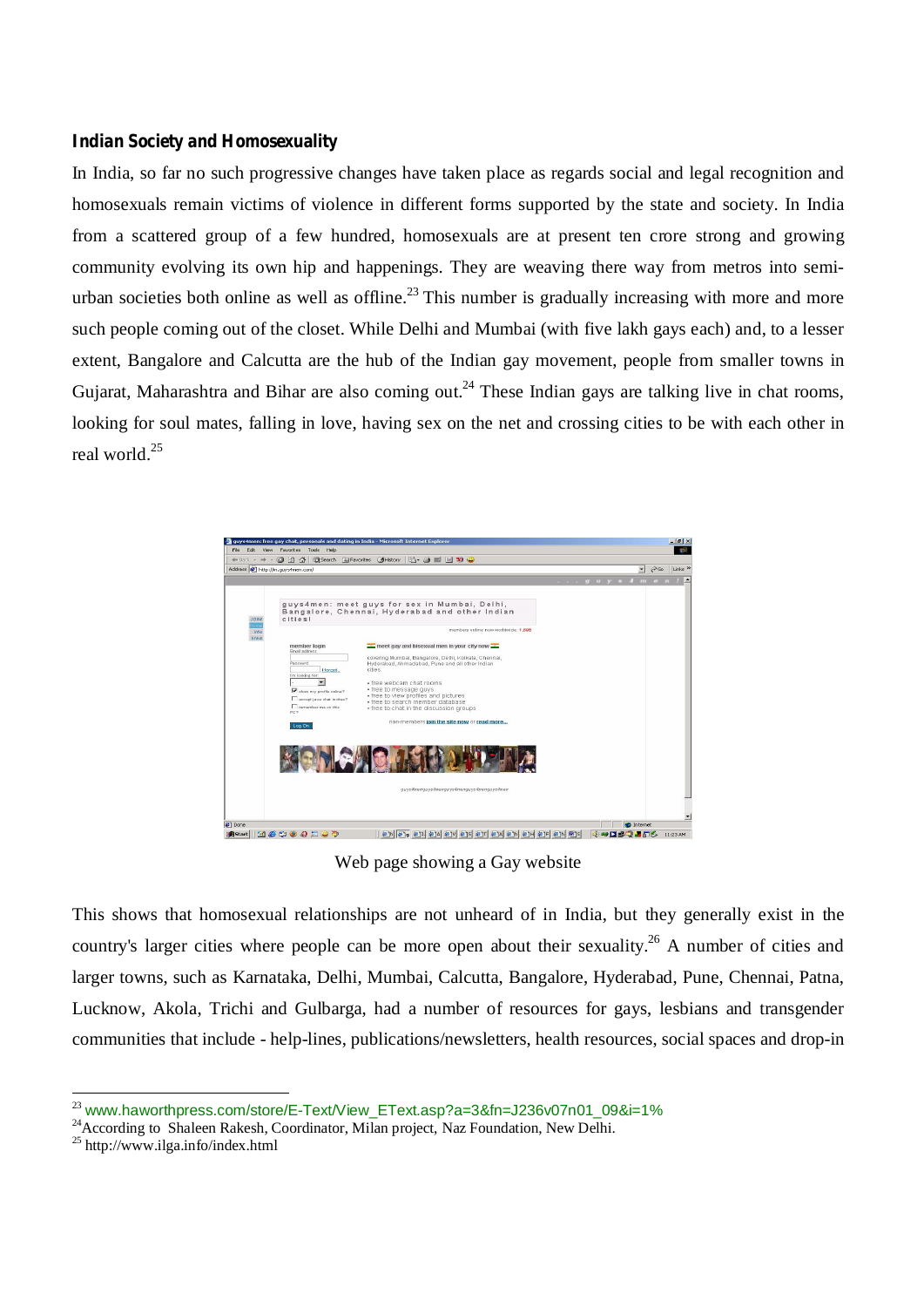centers.<sup>27</sup> In recent past the homosexual community of Calcutta, Mumbai and Banglore also hosted the gay pride march.<sup>28</sup> All the above instances show that the homosexual community in India is visible and is gradually becoming vocal in their demand.<sup>29</sup>

## **Legal Status of Homosexuals in India**

Section 377<sup>30</sup> of the Indian Penal Code (1860) relates to Unnatural Offences and includes homosexuality within its domain. In India this Law relating to homosexuality was adopted from the British penal code dating to 19th century. Section 377 states:

> "Whoever voluntarily has carnal intercourse against the order of nature with any man, woman or animal, shall be punished with imprisonment for life, or with imprisonment of either description for a term which may extend to ten years and shall also be liable to fine."

Similarly section 292 of IPC refers to obscenity and there is ample scope to include homosexuality under this section.

Also section 294 of Indian Penal Code, which penalizes any kind of "obscene behaviour in public", is also used against gay men.

It is important to note here that in England the offence of homosexuality between consenting partners has been abolished by the Sexual Offenders Act 1967 (that is in the country of origin of this law) whereas in India, the consent is quiet immaterial for constituting an offence as defined under this section.<sup>31</sup>

Thus in India it is primarily section 377 which explains and defines unnatural offences.<sup>32</sup> It is this section which makes Homosexuality illegal with life imprisonment or with imprisonment for ten years with fine $33$ .

<sup>&</sup>lt;sup>26</sup> BBC news article dated 29 May 2001

<sup>27</sup> www.tribune**india**[.com/2004/20040319/world.htm](http://www.tribuneindia.com/2004/20040319/world.htm) - 46k

<sup>&</sup>lt;sup>28</sup> findarticles.com/p/articles/mi\_m2065/is\_n1\_v50/ai\_20344099/pg\_4 - 28k -

<sup>29</sup> Arvind narain, *Queer: Despised Sexuality, law and Social Change* (Books for Change, 2004).

 $30$  This section (377) is mostly been used to register cases on the child sexual abuse, since the rape laws do not have scope to include male rape. On the other hand 'Against the order of nature' is broad enough to include sexual abuse of male children.

<sup>&</sup>lt;sup>31</sup> Under this clause, a third party can sue the partners who voluntarily entered into sodomy thereby infringing on the right to personal liberty and privacy as enshrined in the Fundamental Rights of the Constitution.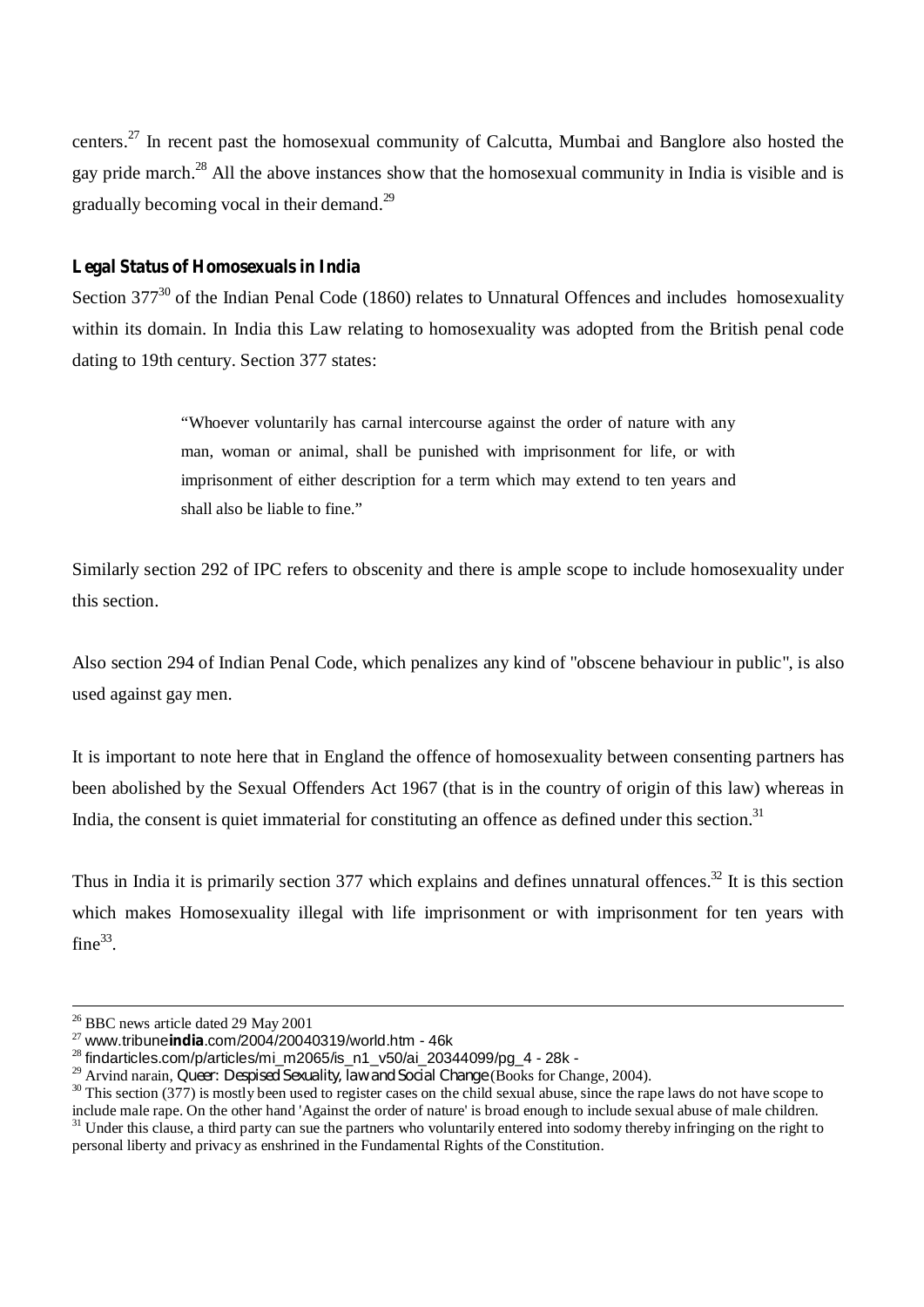#### **Cases and Sentence**

In the history of the statute from, 1860 to 1992 there were only 30 cases in the High Courts and Supreme Court. Out of these 30 cases, 18 were non-consensual, 4 were consensual of which 3 were before 1940 and 8 were unspecified and 15 out of 30 cases registered were assault on minors.<sup>34</sup>

In a judgement (Fazal Rab Vs State of Bihar)<sup>35</sup> the Supreme Court was dealing with a case where a man had homosexual relations with a boy with the consent of the boy.<sup>36</sup> The Supreme Court in 1983 observed that: 'the offence is one under Sec. 377, IPC which implies sexual perversity.<sup>37</sup> Considering the consent of the boy, the Supreme Court reduced the sentence from 3 years rigorous imprisonment to six months rigorous imprisonment. 38

Also Section 377 had been used to intimidate women, particularly in the case of women who have run away together or if they make their relationship-known.<sup>39</sup> In 1987, Tarulata/Tarun Kumar underwent female to male sex change operation and married Lila in 1989. <sup>40</sup> Lila's father filed a petition in the Gujarat High Court saying that it is a lesbian relationship and that the marriage be annulled.<sup>41</sup> The petition contends that 'Tarun Kumar possesses neither the male organ nor any natural mechanism of cohabitation, sexual intercourse and procreation of children.<sup>42</sup> Adoption of any unnatural mechanisms does not create manhood and as such Tarun Kumar is not a male. The petition called for criminal action under Sec. 377.<sup>43</sup>

- ii. That it may be with man, woman or animal.
- *Classification of offence*

- <sup>34</sup> [www.ilga.info/Information/Legal\\_survey/Asia\\_Pacific/india.htm](http://www.ilga.info/Information/Legal_survey/Asia_Pacific/india.htm)
- 35 AIR 1983 (SC) 323.
- 36 <http://gendwaar.gen.in/rep9.pdf>

40 timesofindia.indiatimes.com/articleshow/msid-1381303,prtpage-1.cms - 15k -

<sup>32</sup> The legal status of homosexuality in the Indian Armed Forces follows the model set by Sec. 377 of IPC. Sec. 46 of chapter VI - offences of the Army Act, 1950 states: any person subject to this Act who is guilty of any disgraceful conduct of a crude, indecent or unnatural kind shall on conviction by court-martial, be liable to suffer imprisonment for a term which may extend to seven years or much less punishments as is this Act mentioned. Similar provisions exists in the Air force Act and Navy Act.

<sup>&</sup>lt;sup>33</sup> Explanation-Penetration is sufficient to constitute the carnal intercourse necessary to the offences described in this section. *Essentail Ingredients*

i. That there must be voluntarily carnal intercourse against the order of the nature.

Punishment – Imprisonment for life or imprisonment for 10 years and fine – cognizable – Non Bailable – Triable by Magistrate of first class – Non-Compundable.

<sup>&</sup>lt;sup>37</sup> In this case perversity was treated synonym for homosexuality.

<sup>&</sup>lt;sup>38</sup> It went on to say that " No force appears to have been used neither omissions of permissive society nor the fact that in some countries homosexuality has ceased to be an offence, has influenced our thinking'.

<sup>&</sup>lt;sup>39</sup> Even though this section does not distinguish sodomy between males and between male and female, this section is targeted against males more so than females.

<sup>41</sup> [www.dialognow.org/node/view/941](http://www.dialognow.org/node/view/941) - 211k

 $42$  The Gujarat High Court said that it is a lesbian relationship and that the marriage be annulled.

<sup>43</sup> <http://www.hsph.harvard.edu/Organizations/healthnet/SAsia/suchana/0909/rh374.html>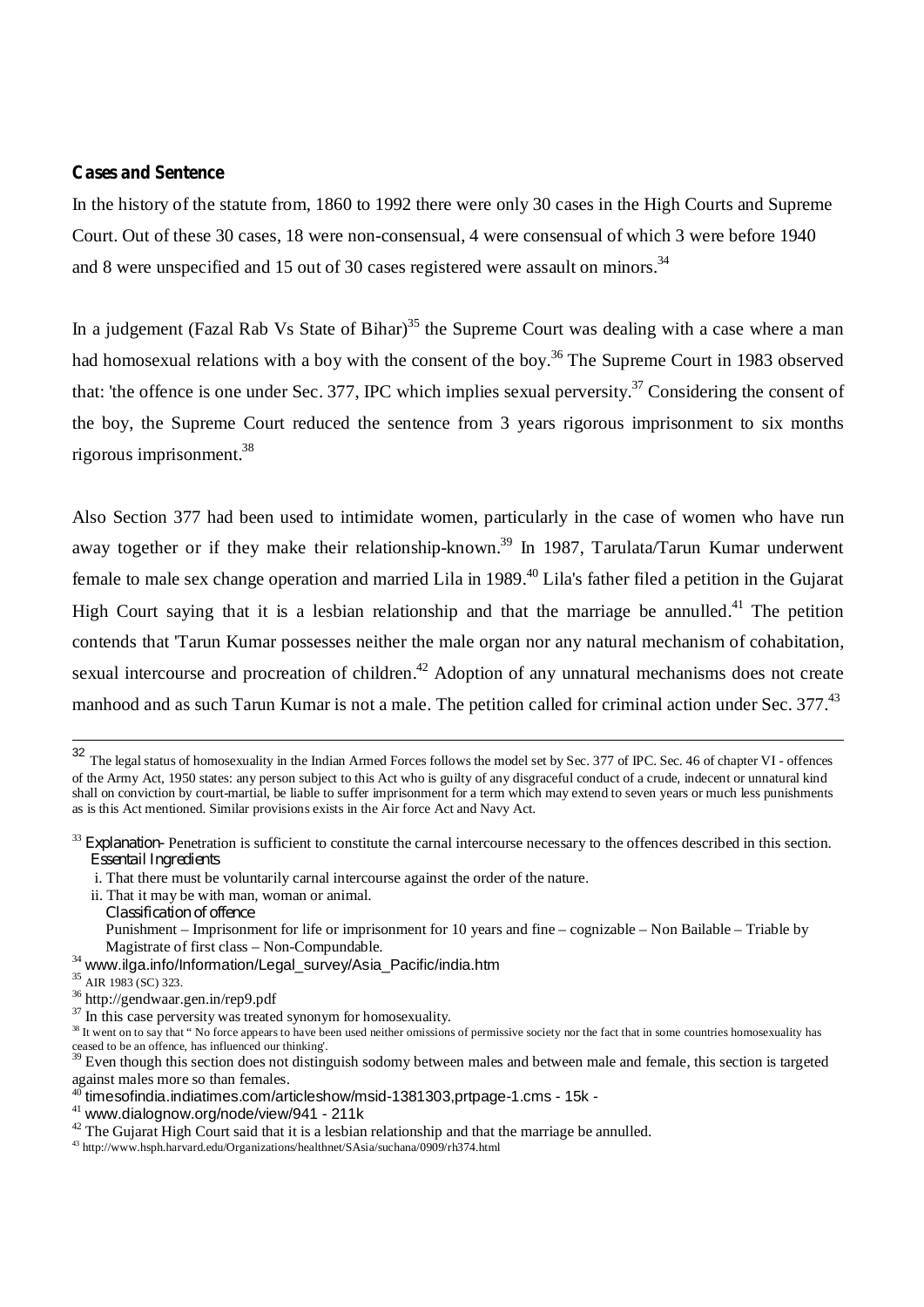In 1992, 18 men were arrested from a park in New Delhi on the suspicion that they were homosexuals.<sup>44</sup> After protest and demonstration by gays, lesbians and human rights groups, they were released from police custody after filing a petty case against them. In fact they were not indicated under Sec. 377 but under the provision of public nuisance under the Delhi Police Act.<sup>45</sup>

Similarly in another instance in september 1994 Section 377 of the Indian Penal Code, which makes sodomy a crime, was being cited by prison authorities in India to justify their refusal to distribute condoms among inmates. 46

Similarly in 2001, the Delhi High Court admitted a petition challenging the constitutional validity of the article on the ground that it "criminalizes homosexual acts" even between two consenting adults and impedes AIDS control efforts among homosexuals.<sup>47</sup> The case is pending in court despite several hearings.

In 2004, a parcel containing a few copies of a gay and lesbian magazines for the South Asians from the US was sent to a gay group in Calcutta for distribution to subscribers was confiscated by the Customs authority under Section 292 of IPC. They contended that as per law this publication amounts to obscenity and offensive to the morality of the country.<sup>48</sup> This case was closed when the addressee discarded the parcel seeing no way out.

In a recent case a highly educated person committed this offence, the Supreme Court having regard to his loss of service and other consequences to his career following the offence let him off with a sentence of

<sup>44</sup> [www.scielo.br/scielo.php?script=sci\\_arttext&pid=S0034-](http://www.scielo.br/scielo.php?script=sci_arttext&pid=S0034-)

<sup>45</sup> [www.altlawforum.org/PUBLICATIONS/PUCL%20REport%201](http://www.altlawforum.org/PUBLICATIONS/PUCL%20REport%201)

<sup>46</sup> The Inspector General of Prisons, Kiran Bedi, refused to supply condoms to inmates in India's largest prison, Delhi's Tihar Jail, on the grounds that Section 377 makes homosexuality illegal. A human rights activist.group ABVA filed a Public Interest Litigation in the Delhi High Court. The petition challenged the constitutional validity of Sec. 377 of IPC and advocates supply of condoms to jail inmates, with a plea to restrain the authorities from segregating or isolating prisoners with homosexual orientations or those suffering from HIV/AIDS.<br>47 The notition was a that See 277 is absolate and must be a

The petition urges that Sec. 377 is obsolete and must be struck down as being unconstitutional on the grounds that Right for Privacy is part and parcel of the Fundamental Rights of life and liberty under Article 21 of the constitution and recognised by the 1948 International Convention on Human Rights. Sec. 377 is a violation of Article 14 of the constitution since it discriminates persons on the basis of their sexual orientation; having been enacted in 1860, Sec. 377 is archaic, absurd and implemented by the British in all its colonies, including India, but now been repealed in England, the country of origin.

<sup>&</sup>lt;sup>48</sup> Section 292 to 294 of Indian Penal Code enumerates obscenity. Subsection (1) to section 292 of the code defines obscene publication and rest of the part of section 292 and Section 293 of the code, Prohibits the sale and distribution of obscene Publications and Sec 294 of the code prohibits obscene acts and songs.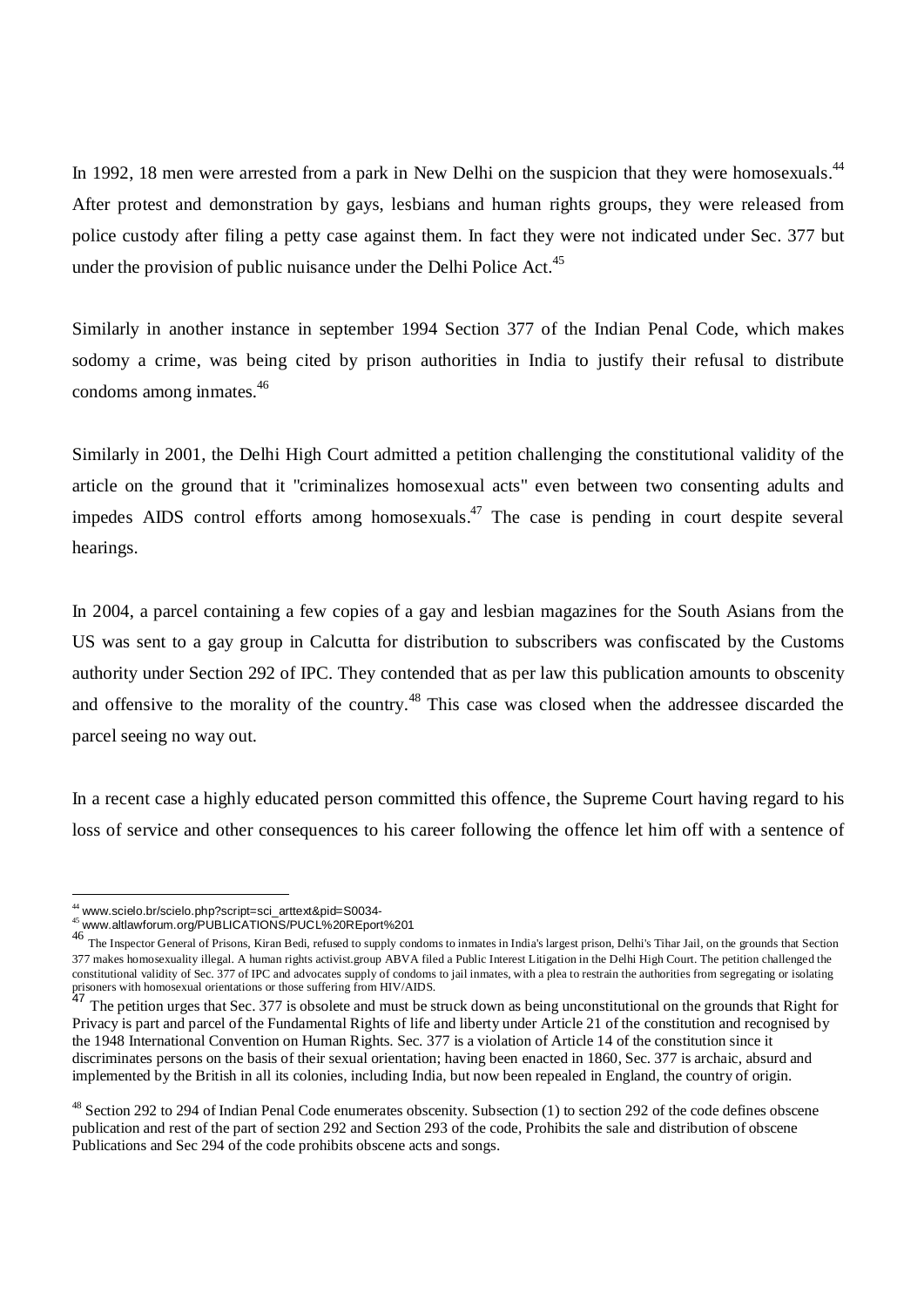two months' imprisonment.<sup>49</sup> In yet another case the Supreme Court reduced the sentence of the accused to six months imprisonment as the accused while committing sodomy did not use force on the boy.<sup>50</sup> In a case of Himachal Pradesh where a truck driver twice committed sodomy on a boy in his truck, a sentence of one year's imprisonment and a fine of Rs. 500.00 were imposed on the accused.<sup>51</sup>

All these instances indicates that the actual sentence imposed under this section is not usually heavy.

# **Activists Movement**

Gay rights activists have been battling against Section 377 for a decade. In 1994, lesbian and gay groups filed a petition challenging the law in the Delhi High Court. The case has dragged on for five years and has evoked strong reactions.<sup>52</sup> In 1996 even members of the Indian lesbian collective Stree Sangam made a presentation on domestic-partnership laws to a government conference on marriage and family law.<sup>53</sup> It was "perhaps the first time that a lesbian/gay group [attempted] to create public opinion on the issues in such a forum," the group said in a letter to the gay magazine Trikone."<sup>54</sup>

In Feb 99 there was second national LGBT<sup>55</sup> conference Indian National Gay Conference YAARIAN -99. Similarly the attacks on the film 'Fire' and 'Girlfriend' have led a number of organizations to set up the campaign for Lesbian Rights.<sup>56</sup> The petition, filed by the voluntary organization, argued that it is wrong for homosexuality to be a punishable offence in 21st century India.<sup>57</sup>

However the most recent legal challenge comes from the Naaz Foundation Trust, New Delhi.<sup>58</sup> Naaz India has filed a writ petition challenging Section 377 in the Delhi High Court on December  $7^{\rm th}$ , 2001 on the grounds that include:

stands for Lesbian Gay Bisexual Transgender.

<sup>49</sup> [www.ilga.info/Information/Legal\\_survey/Asia\\_Pacific/india.htm](http://www.ilga.info/Information/Legal_survey/Asia_Pacific/india.htm)

<sup>50</sup> Id

<sup>&</sup>lt;sup>51</sup> [http://www.ilga.info/Information/Legal\\_survey/Asia\\_Pacific/1world\\_legal\\_survey\\_\\_asia\\_pacific.htm](http://www.ilga.info/Information/Legal_survey/Asia_Pacific/1world_legal_survey__asia_pacific.htm)

<sup>52</sup> Urvashi Vaid 'Building bridges: thoughts on Identity and South Asian G/L/B/T Organizing' *Trikone Magazine*, Tenth Anniversary Issue, 1996.

<sup>53</sup> Id

<sup>54</sup> [www.trikone.org](http://www.trikone.org) 55

LGBT is an acronym used as a collective term to refer to lesbians, gays, bisexuals, and transgender people. It is considered less controversial than the terms "queer" or "lesbigay

<sup>56</sup> <http://www.umiacs.umd.edu/users/sawweb/sawnet/news/news337.txt> see also [http://www.fsw.ucalgary.ca/ramsay/gay](http://www.fsw.ucalgary.ca/ramsay/gay-)lesbian-bisexual/3ta-south-asia-homosexuality.htm#India%20Films

<sup>57</sup> Naaz Foundation Trust, New Delhi.

<sup>&</sup>lt;sup>58</sup> A group dedicated to halting the spread of HIV and AIDS in India, where about 7 million people are believed to be infected.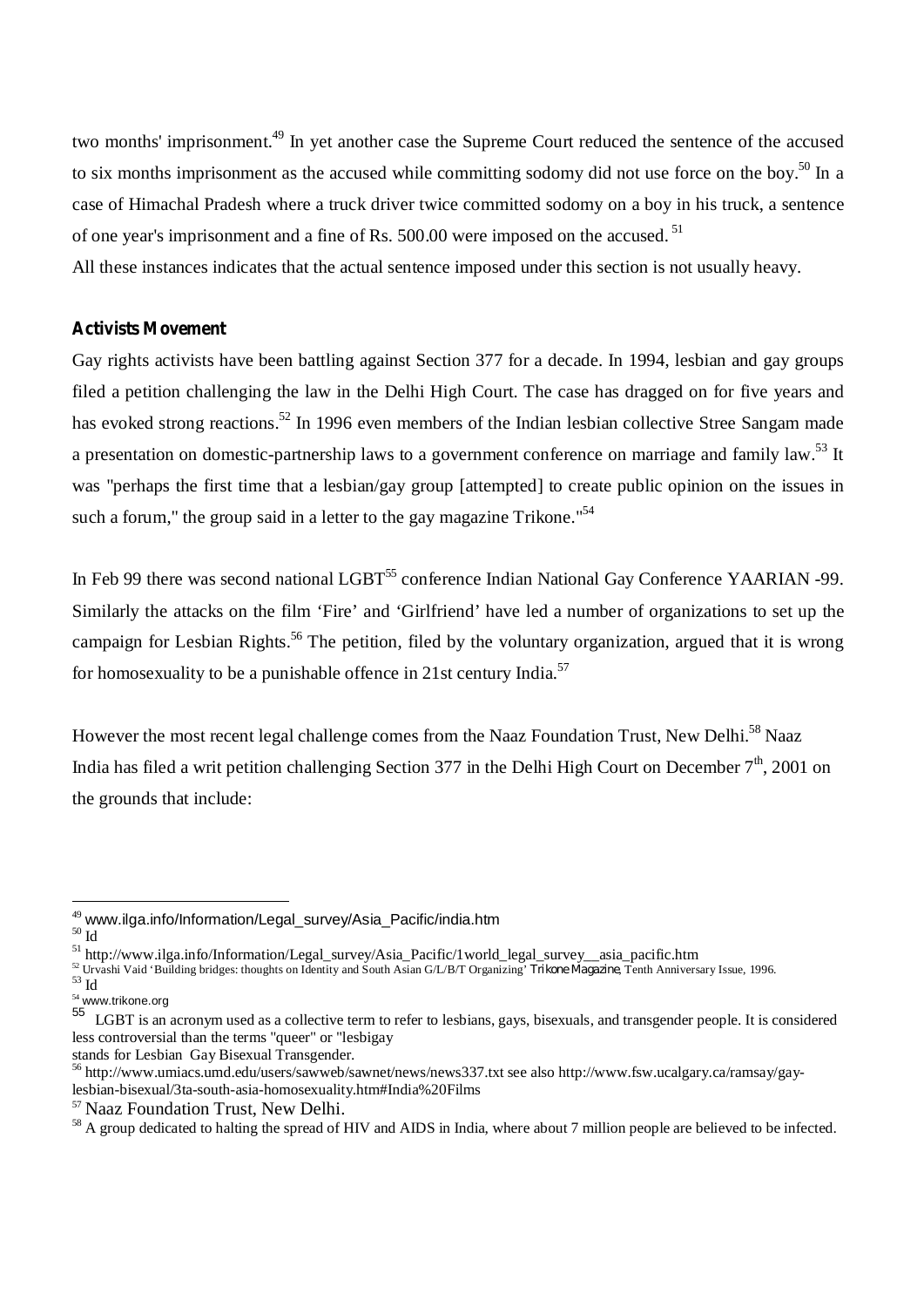Section 377 violates the right to life and personal liberty, the right to equality and the right to freedom guaranteed to all citizens as Fundamental Rights under Chapter III of our Constitution.<sup>59</sup>

Similarly other gay and lesbian groups like *Hamsafar of Mumbai, Sahayathrika of kerela*, etc. are also raising gay issues in the mainstream.

### **Mainstream Reaction**

Indian society is a traditional multicultural diversified integrated society where in Hindus dominate. And for Hindus marriage is an enduring heterosexual Sacrament. Other Indian communities also have similar opinion that marriage is a heterosexual institution. This is supported by Vishwa Hindu Parishad Party, whose president says for Hindus, this kind of behavior is not just against nature, it is against our culture.

Even Shiv Sena members attacked theaters in New Delhi and Bombay where the film fire' (1988) and 'Girlfriend' (2004) was being screened they tore down posters, smashed furniture and organized violent protests. The party advocated that the film, which features the same sexual relationship was an affront to India's centuries-old Hindu culture. But at the same time Lesbian groups and women's rights organizations organized rival protests to demand the film run.<sup>60</sup>

That is the strong reaction of society is that many people deny the existence of sexual minorities in India, dismissing same-sex behaviour as a Western, upper class phenomenon. Many others label it as a disease to be cured, an abnormality to be set right or a crime to be punished. While there are no organized hate groups in India as in the West, the persecution of sexual minorities in India is more insidious.<sup>61</sup>

Thus at large Gay men aren't accepted in Indian society, and as a result they have been extremely closeted. But in the last five years, the Indian gay community has moved into and flourished on what has probably been the most accepting space they could have ever hoped to find- the Internet. Thus they are forming NGOs, calling up help-lines and meeting regularly to evolve strategies for their cause. Above all,

<sup>&</sup>lt;sup>59</sup> Although the high court in Delhi has dismissed the legal petition that sought to legalise homosexuality. The court ruled that the "validity of a law" cannot be challenged by anyone who is "not affected by it".

<sup>60</sup> web.amne**s**ty.org/library/index/engPOL100012005

<sup>&</sup>lt;sup>61</sup> According to a report published by the People's Union for Civil Liberties – Karnataka in February 2001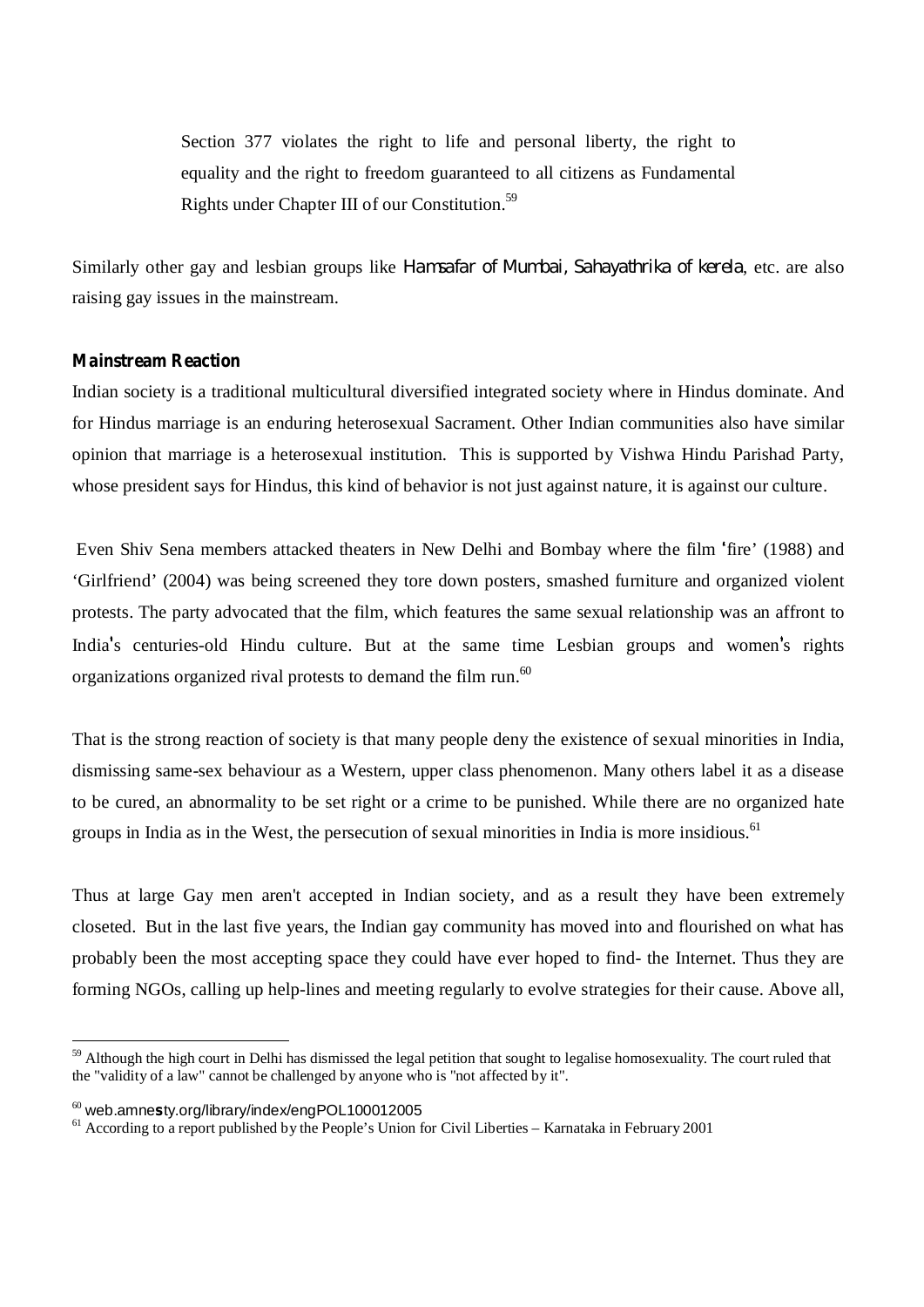they are partying- not just in remote farmhouses in secret but also in starred hotels and at gatherings of the glitterati where gay fashion designers and diplomats are counted among the star guests.

Even then the ground reality is that sexual minorities in India are largely stigmatized and disempowered socially, culturally, politically and often legally and economically too says Ashok Row Kavihe**. <sup>62</sup>** Due to which isolation becomes intrinsic to the existence of a large number of lesbian and gay adolescents, and this feeling of isolation is often accompanied by self-loathing and confusion as to their future this is so because Section 377 which is used to criminalise and prosecute homosexuals in actual legitimizes the abuse of homosexuals. Infact "Gays are beaten up and even raped under the cloak of this law,'' says gay rights activist Rakesh Shaleen of Naaz Foundation. Rakesh also refers to a case that ''Two years ago, gays were forced into medication to 'cure' them. This mistreatment included shock and aversion therapy. When we petitioned the NHRC, the case was rejected in the light of Section 377."<sup>63</sup>

Thus Gay right activists and homosexuals has now started demanding social and legal recognition of homosexuality because they have a firm opinion that Legal protection is probably the only way by which homosexual community can be guaranteed social rights, rights against exploitation and more importantly, health rights.

#### **The Present Study**

The objective behind conducting the empirical survey was to find out the social reality, societal perception, societal attitude and belief system about homosexual marriages and its legal recognition in India. For this purpose 62 respondents were selected at random as sample and questionnaire was given to them to fill up after brief discussion about the topic and the issues involved in year 2005.

### **Methodology**

The sample comprises of youths living in hostel of Law University, Jodhpur, Rajasthan who were pursuing second year of LL.B. The Sample comprises of both male and female belonging to age group 19-21 years coming from middle-middle and middle-upper class families with different religious background representing different states of India.

<sup>62</sup> Ashok Row Kavihe is the editor of Bombay Dost ("Bombay Friend"), the Quaterly gay magazine published in India.

<sup>&</sup>lt;sup>63</sup> [http://www.thegully.com/essays/gaymundo/041018\\_gay\\_india\\_overview.html](http://www.thegully.com/essays/gaymundo/041018_gay_india_overview.html)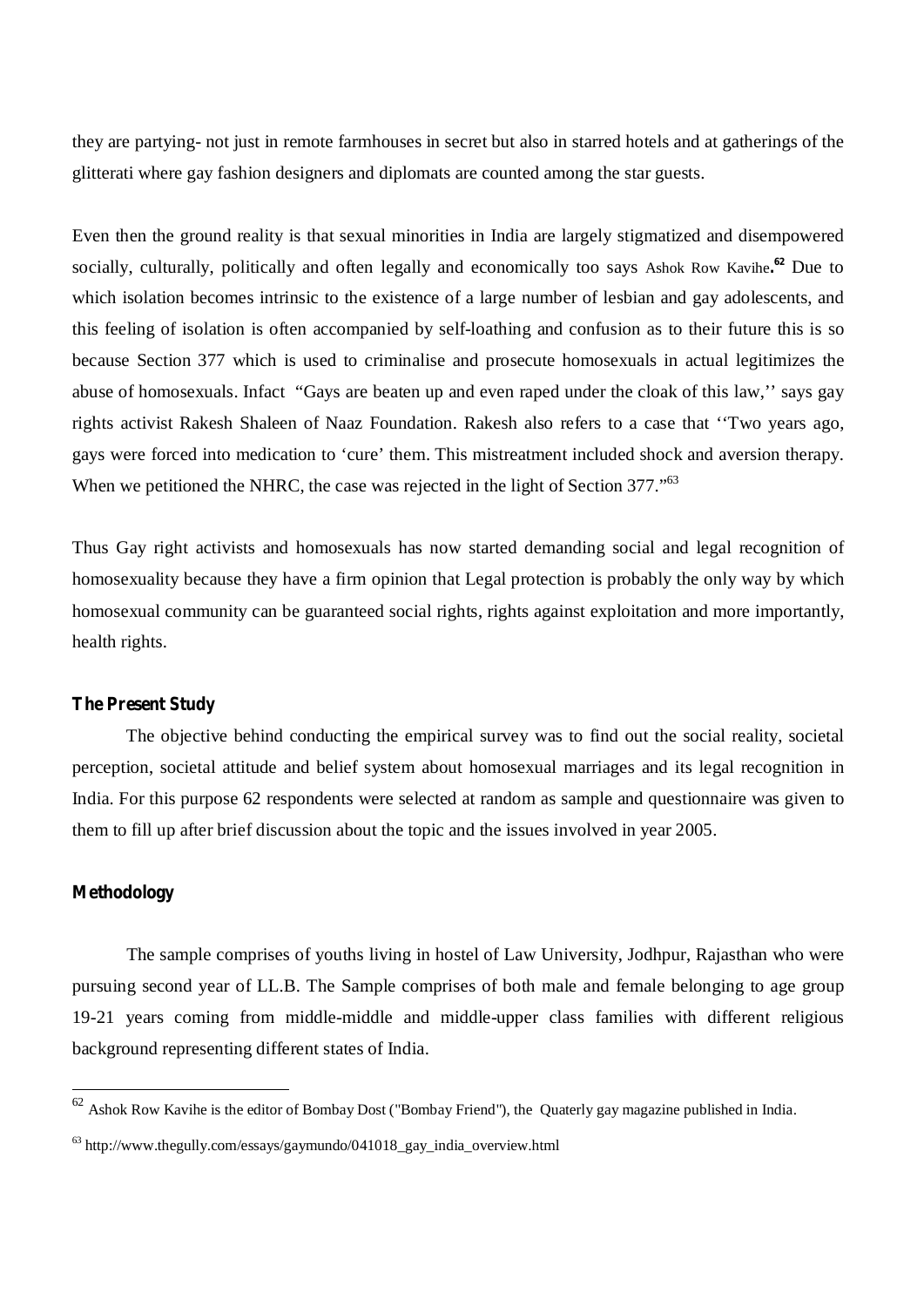The reasons for selecting this particular sample was as follows:

- i. The selected respondents are self-decision makers as they live in hostel away from their parents and decide for their way of life on their own.
- ii. The sample selected is well informed, updated and well aware about legalisation of Homosexual relations around the world.
- iii. The sample selected also have fair idea about legal Frame work in India as the youth representing the sample are Law students (who in future will become either Legislator or Judge or Executive or lawyer).

Thus the selected independent youth (from the point of shaping their life in their own desired way) taking the inductive approach represents the independent middle-middle and middle upper class Indian youth's perception about the legal recognition of Homosexual marriages in the context of India.

### **Findings**

The following data are based on the empirical study conducted by the researcher on the above independent decision-making Indian Youth.

The Survey findings are as follows:





.Fig. A states the respondents opinion about Homosexuality in close community members that is the respondents acceptance to homosexual relations amongst neighbour's, friends etc (that is people whom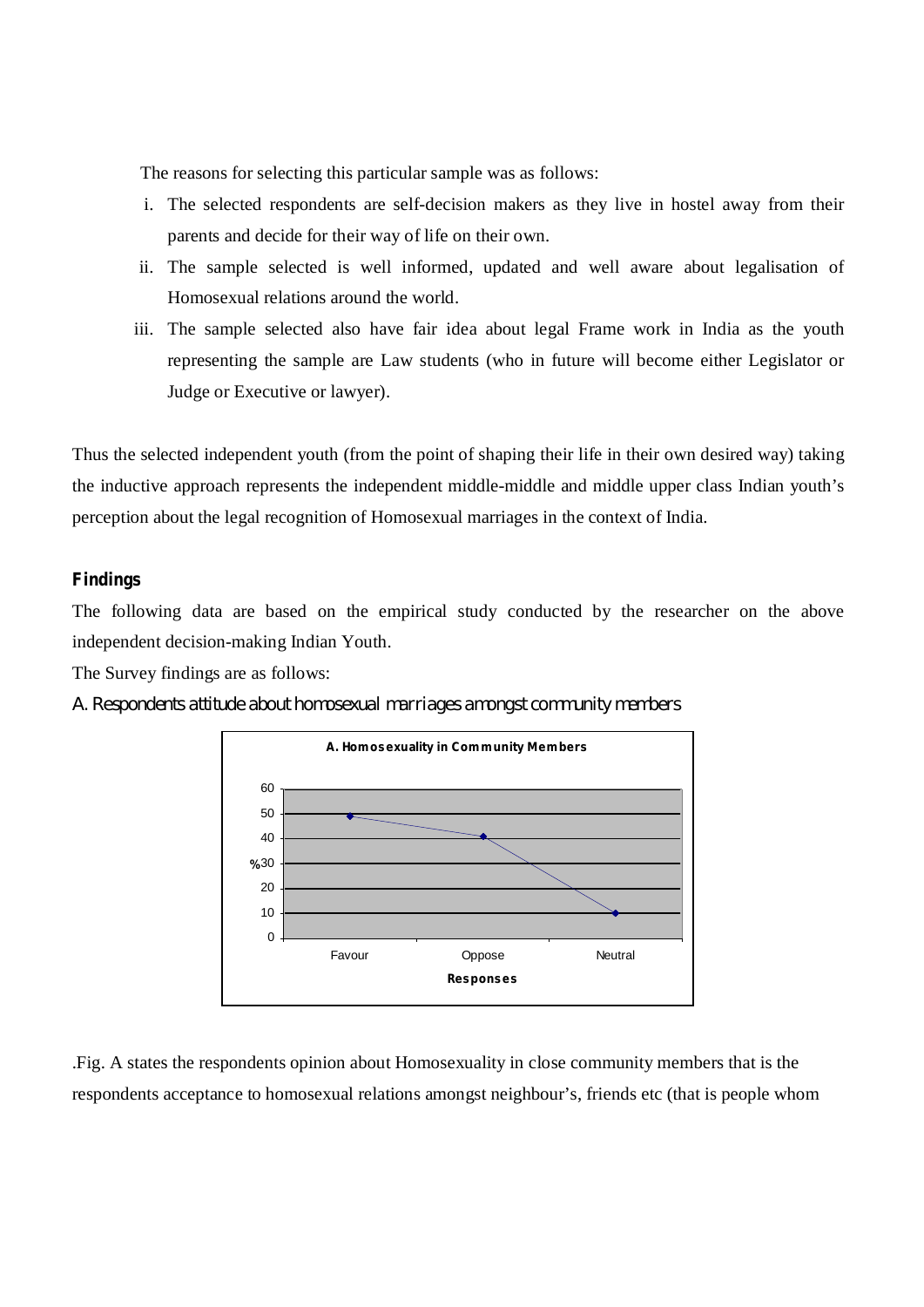they know but they are not their kins). To this responses are 49% favoured, 41% opposed and 10% were Neutral.



*B. Respondents attitude about Homosexuality in Close relatives*

Fig. B. shows that 30% of the respondents favoured, 65% opposed and 5% were neutral about Close Relative Homosexual marriages (that is Homosexual marriages among their Brother's, Sister and other very close relatives).

Taking fig. A and B that is acceptance of homosexual marriages of community member and kinsmen, the acceptance rate of homosexuality between close relatives is less. That is homosexual relation of Brother's, Sister's and other close relative was opposed by 60% of the respondents as compared to community members where the response rate for opposition was only 41%.

*C. Respondents Preference for Homosexual Marriages for Oneself when Illegal*



Fig. C suggests that only 2% of the respondents preferred homosexual marriages for oneself even when illegal whereas 98% strongly rejected the possibility of homosexual marriages or such types of acts which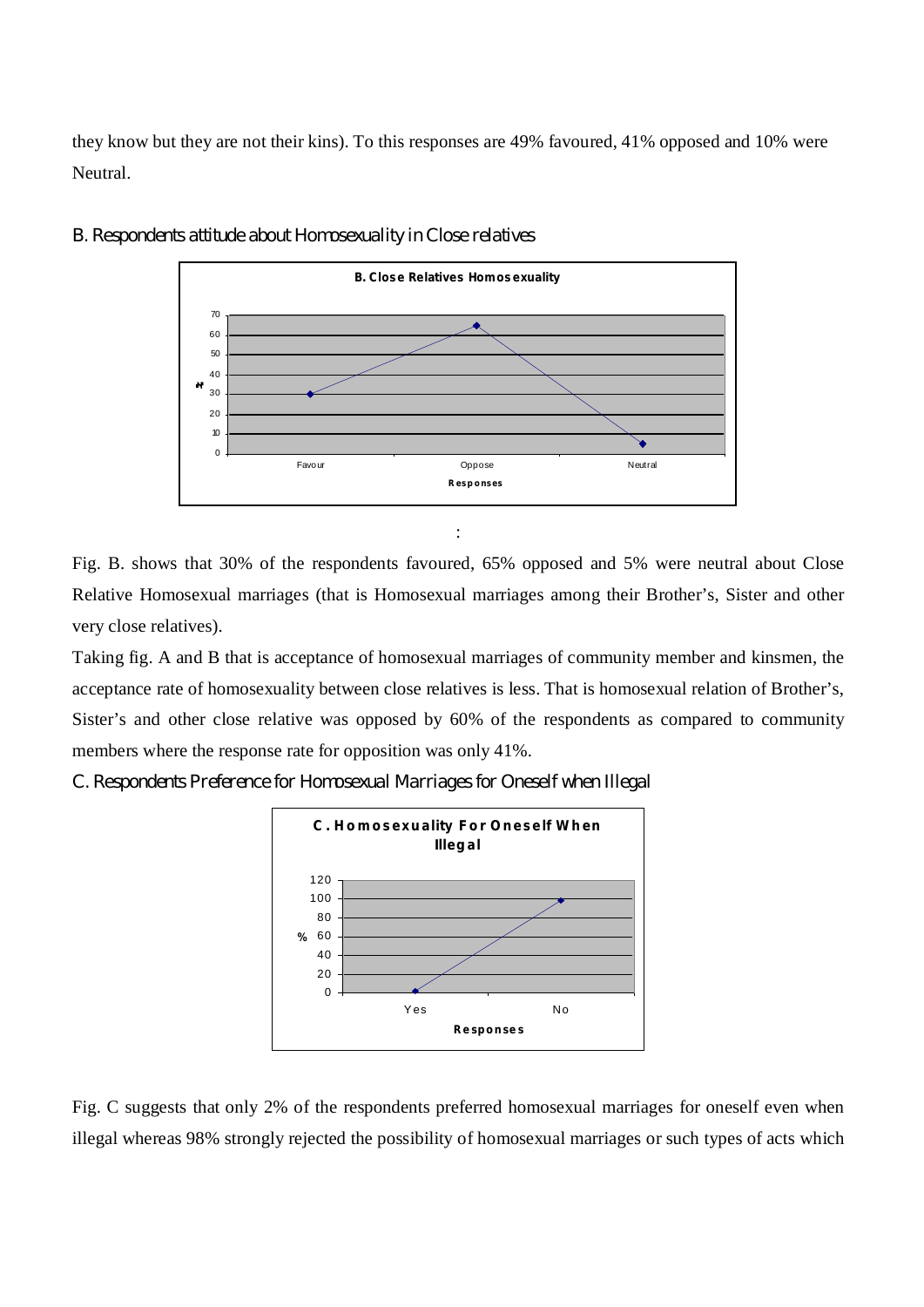are not considered normal and punishable under the Law. That is of the total population under study only 2% of the population was homosexual who think that they cannot resist their homosexual tendency even when it invites punishment.





Fig. D shows the possibility about social recognition of Homosexual marriages in India. The outcome of all the responses is that 65% agreed, 33% were against and 2% were neutral. That is majority of the respondents 65% think that there is no problem in giving social acceptance to homosexuality.

*E. Legal Recognition of Homosexual Marriages*

.



Fig. E. reveals that 58% agreed, 40% rejected and 2% were neutral about Legal Recognition of Homosexual marriages in India.

Taking Fig. D and E the response rate for social acceptance is more that is 65% as compared to legal acceptance which is 58% only.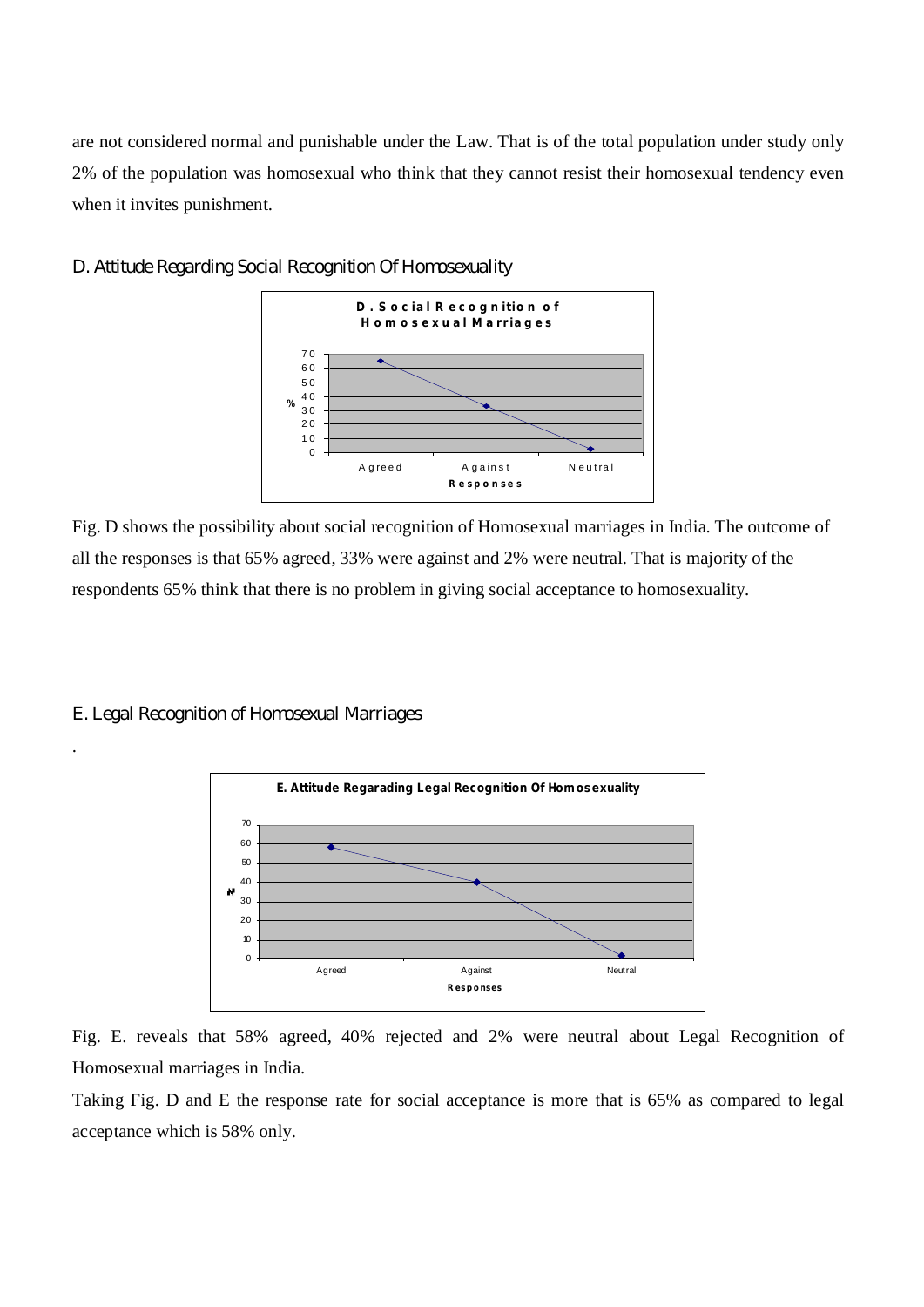

*F. Preference for Homosexual Marriages for Oneself when Legal*

Fig. F gives the preferences of the respondents about homosexual marriages for oneself when legal. Of all the respondents only 6% of the respondents preferred possibility of homosexual marriages for themselves whereas 94% out rightly rejected any kind of possibility or acceptance of such type of behaviour for themselves even if homosexuality was legalized.

Comparing Fig. C and F that is preference of the respondents for homosexual behaviour for oneself when illegal and when legal, the statistics reveal that there is not a steep rise in homosexual behaviour even when it is legalized because acceptance response rate is only 6% when homosexuality is decriminalized whereas when illegal the response rate was only 2% that is there is difference of only 4% for acceptance on legalization.

This shows that Homosexuality even if legalised will never become the normal fact of Society. It will be only those individuals who have inclination for homosexuality, that they will prefer going for such type of behaviour whether homosexuality is criminalized or decriminalized. Thus legalization of homosexuality will not be very attractive for heterosexuals because to them this behaviour will also appear as abnormal. But the benefit of legalisation will be that the homosexuals who are also normal people but with different sex orientation will not be criminalized on this count.

*G. Accordance of Rights and Benefits to Homosexuals*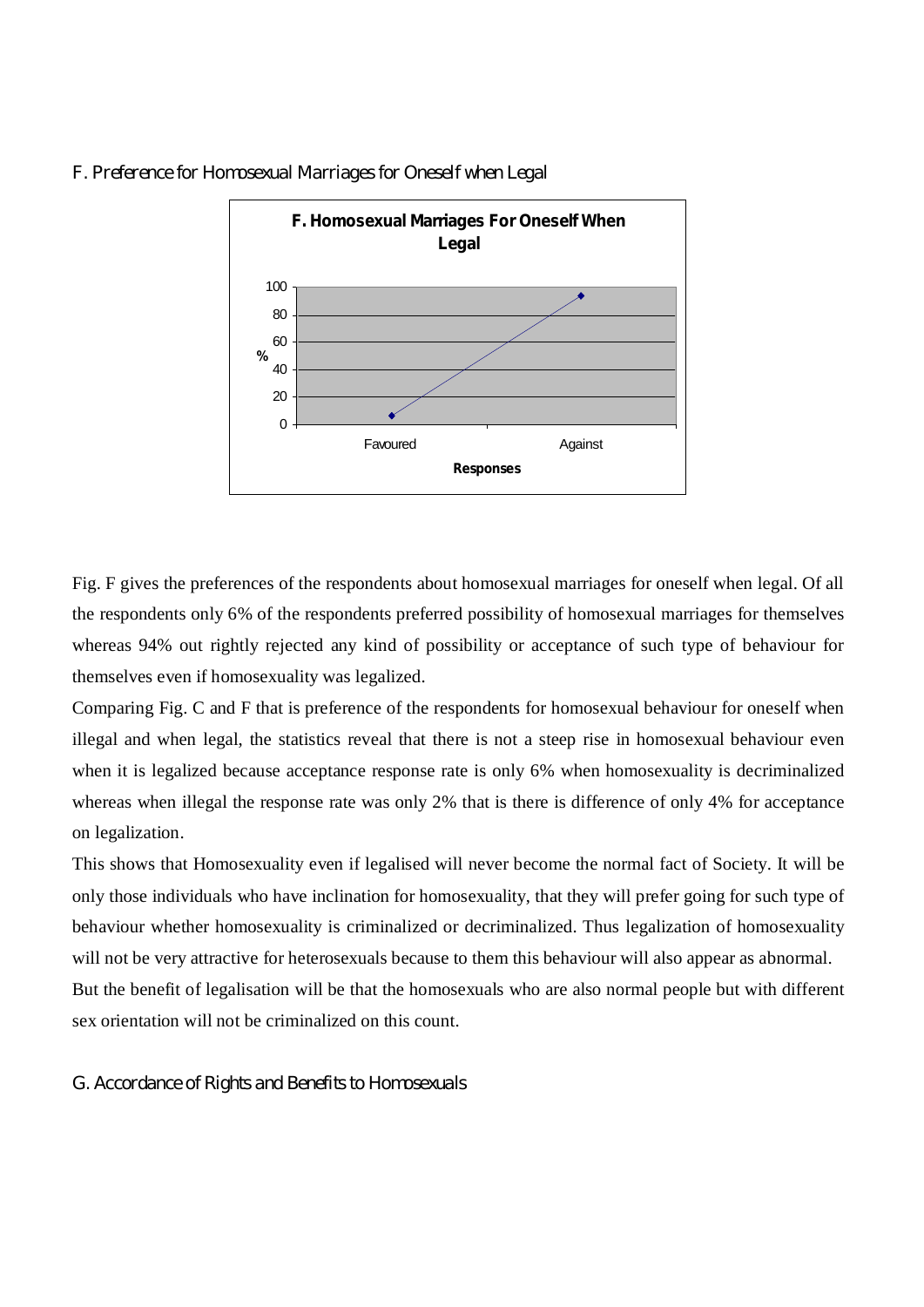

As shown in fig. G above 51% respondents said yes and advocated that homosexuals should also be given rights and benefits equivalent to heterosexuals whereas 46% said no and 3 % were neutral.

*H. Legalization of Homosexual marriages in the context of India in Future*



As per fig. G 58% of the respondents gave strong recommendation for legalising homosexual marriage whereas 40% disapproved and 2% were neutral.

Now summing up all the findings together and taking their average we get the following results:

*1. Cumulation of Youth's attitude for homosexual marriages for others (i.e community members and Kins):*

Favour =  $30 + 49 = 79$  Average =  $79/2 = 39.5$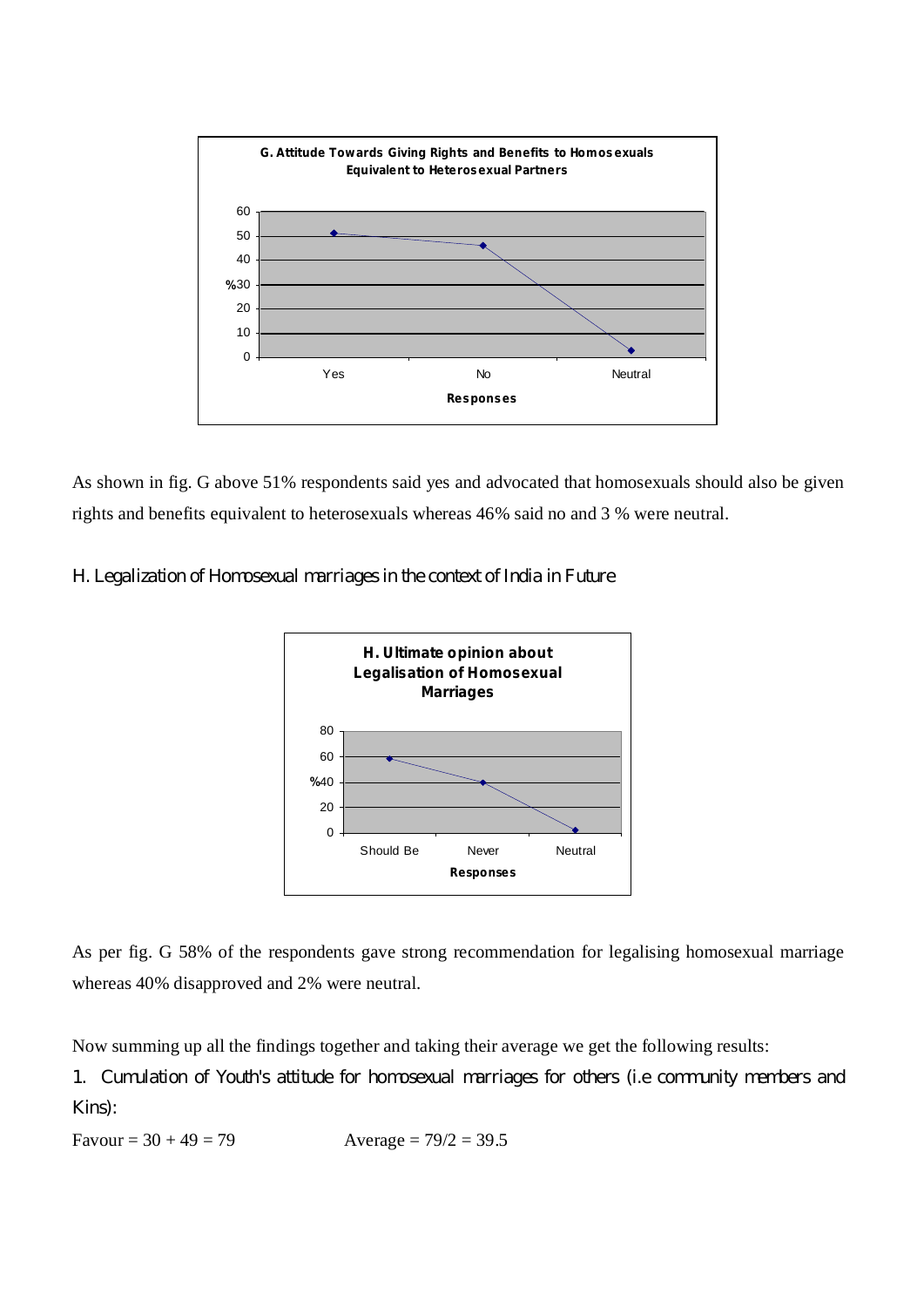| Oppose = $65 + 41 = 106$ | Average = $106/2 = 53$ |
|--------------------------|------------------------|
| Neutral = $5 + 10 = 15$  | Average $= 15/2 = 7.5$ |

That is

Favour – 39.5% Oppose  $-53%$ Neutral  $-7.5%$ 

*2. Cumulation of Youth's attitude for homosexual marriages for oneself when both illegal as well as legal*

Favour =  $2 + 6 = 8$  Average =  $8/2 = 4$ Oppose =  $98 + 94 = 192$  Average =  $192/2 = 96$ That is Favour  $-4%$ Oppose – 96%

*3. Cumulation of Youth's attitude towards social as well as legal Recognition of Homosexual marriages in India*

| Favour = $65 + 58 + 58 = 181$ | Average = $181/3 = 60$ |
|-------------------------------|------------------------|
| Oppose = $33 + 40 + 40 = 113$ | Average = $113/3 = 38$ |
| Neutral = $2 + 2 + 2 = 6$     | Average = $6/3 = 2$    |
| That is                       |                        |
| Favour $-60\%$                |                        |

Oppose – 38% Neutral – 2%

Thus the youth's response for the homosexual marriages of others is that 39.5% favoured, 53% opposed and 7.5% were neutral. Although 60% of the respondents were of the opinion that homosexual marriages can be legalised in India whereas 38% opposed and 2% were neutral. Interesting finding is that only 4% of the respondents agreed for homosexual marriages for oneself whereas remaining 96% strongly rejected.

This shows that Indian youth, although aware of homosexuality still maintains the sanctity of the marriages, as scared, heterosexual institution where homosexuality even if legalised will result only in 4- 6% sexual minority. And majority of them are of the opinion that there is no problem in giving social and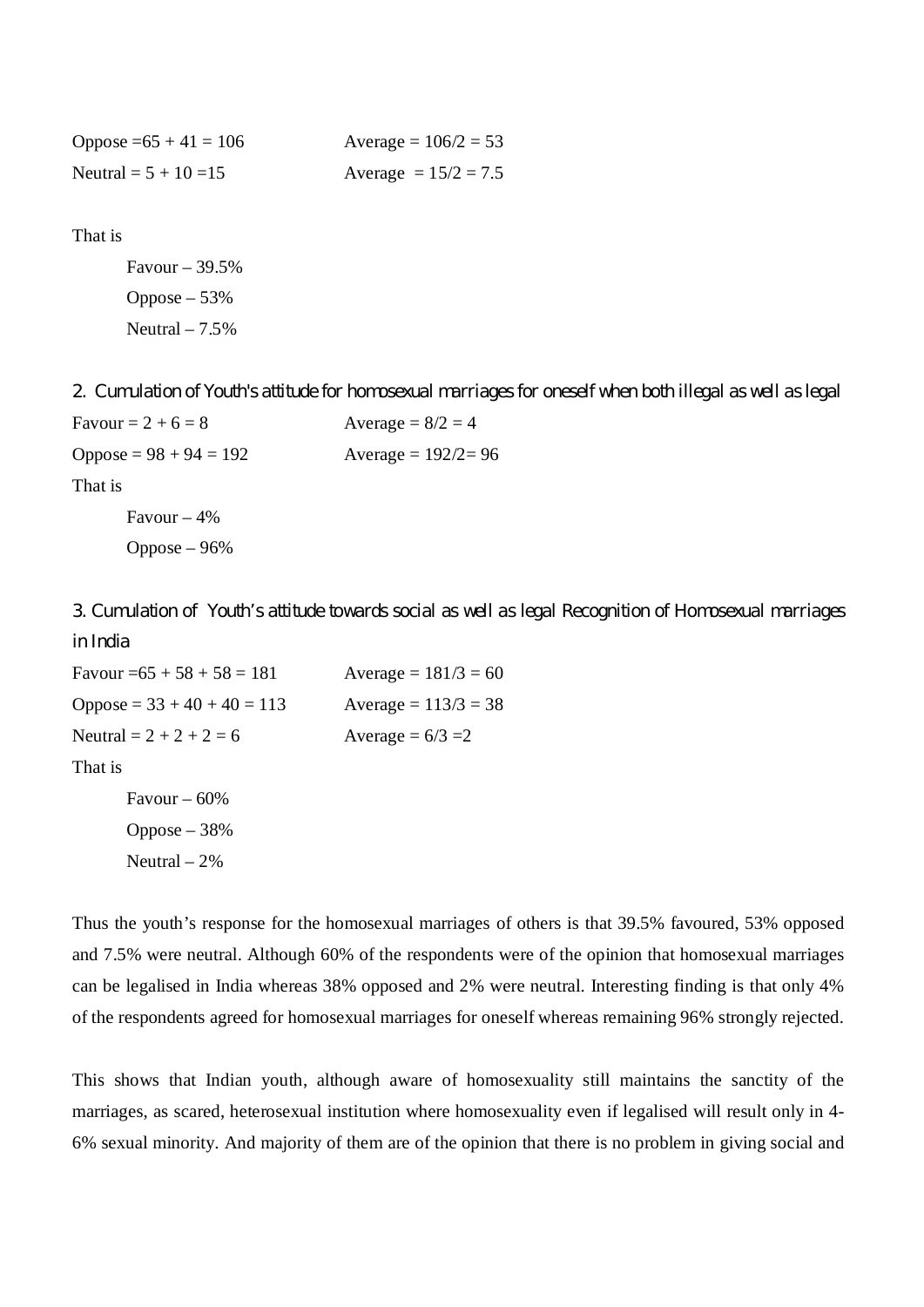legal recognition to homosexual marriages which further hints about the future prospects of this invisible conflict in the institution of Marriage, Family and Law in the context of India.

# **Homosexuality: The Arguments**

This is true that the conflict between homosexuals and heterosexuals can be witnessed in the institution of marriage not only in India but across the world where sodomy law is applicable. This conflict is arising on account of the reason given in support as well as against the two different types of marriages which involves very delicate issues for social and legal recognition of sexual minority that is whether the social and legal recognition should be given or not and the same has been tabulated below:

| <b>Homosexual Marriages Should Not Be</b>                                                       | <b>Homosexual Marriages Should Be</b>                                                                                                                                                                                                                                                                                                                                                                                            |
|-------------------------------------------------------------------------------------------------|----------------------------------------------------------------------------------------------------------------------------------------------------------------------------------------------------------------------------------------------------------------------------------------------------------------------------------------------------------------------------------------------------------------------------------|
| <b>Legalised</b>                                                                                | <b>Legalised</b>                                                                                                                                                                                                                                                                                                                                                                                                                 |
|                                                                                                 |                                                                                                                                                                                                                                                                                                                                                                                                                                  |
| institution of marriage<br>The<br>1.<br>1S<br>traditionally the union between man and<br>women. | 1. There is no moral ground on which to<br>support the tradition of marriage as a<br>heterosexual institution. For e.g. slavery<br>once existed but now abolished<br>$\alpha$<br>humanitarian ground.                                                                                                                                                                                                                            |
| Institution of<br>marriage<br>2.<br>involves<br>procreation and rearing of children.            | 2. If it was so than there would have been<br>attempt to prohibit unions between a sterile.<br>women and a fertile man or vice versa. Nor<br>does legislation exist which requires a<br>married couple to have children. It is true<br>that homosexuals cannot procreate within<br>their union but there are many options<br>available which enable them to have<br>children, including adoption and artificial<br>insemination. |
| 3. The traditional nuclear family comprises                                                     | 3. The traditional view of family as                                                                                                                                                                                                                                                                                                                                                                                             |
| of eight primary relations (Husband, wife,                                                      | consisting of a mother, father and children                                                                                                                                                                                                                                                                                                                                                                                      |
| Father, Mother, Son, daughter, Brother,                                                         | is no longer representative of today's                                                                                                                                                                                                                                                                                                                                                                                           |
| Son).                                                                                           | society.                                                                                                                                                                                                                                                                                                                                                                                                                         |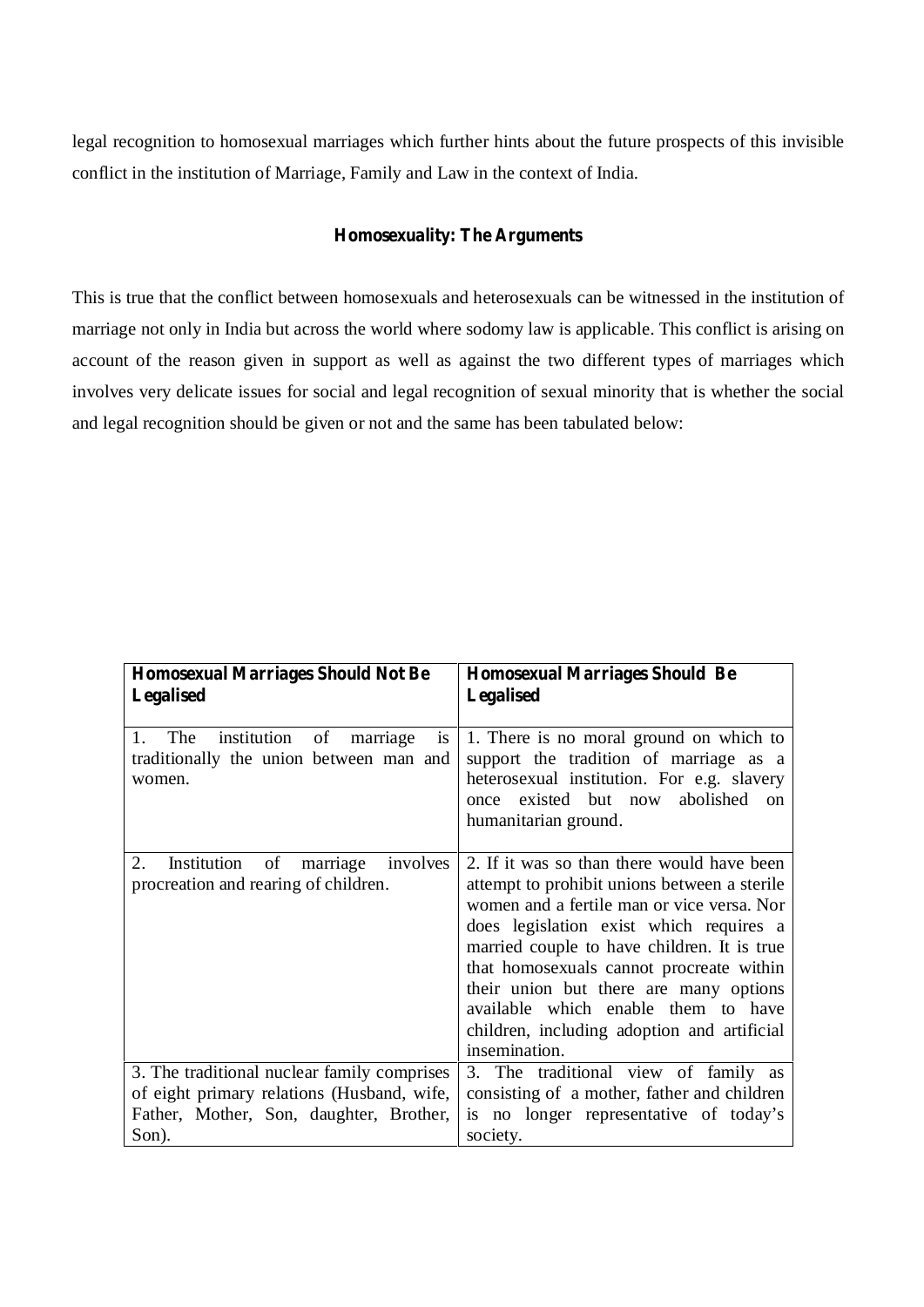| 4. The absence of sexual complementarity<br>in these union creates obstacles in the<br>normal development of children who are<br>placed in the care of such parents. They<br>would be deprived of the experience of<br>either fatherhood or motherhood. Also this<br>gravely immoral and<br>in<br>is<br>open<br>contradiction to the principle, recognised<br>by the United Nation Convention on the<br>rights of children, that the best interest of<br>the children<br>as the weaker and more<br>vulnerable party are to be of paramount<br>consideration in every case. | 4. Scientific studies and psychologists are<br>opinion that<br>the love<br>of the<br>and<br>commitment of the parents make difference<br>not the gender. The children raised by<br>homosexual partners are just as good as<br>those of straight couples.                                                                                                                                                                                                            |
|----------------------------------------------------------------------------------------------------------------------------------------------------------------------------------------------------------------------------------------------------------------------------------------------------------------------------------------------------------------------------------------------------------------------------------------------------------------------------------------------------------------------------------------------------------------------------|---------------------------------------------------------------------------------------------------------------------------------------------------------------------------------------------------------------------------------------------------------------------------------------------------------------------------------------------------------------------------------------------------------------------------------------------------------------------|
| 5. Marriage is a sacred institution. The<br>homosexual inclination<br>is<br>however<br>'objectively disordered ' and homosexual<br>partners are 'sins gravely contrary to<br>chastity'.                                                                                                                                                                                                                                                                                                                                                                                    | 5. Religion is not an obstacle. Many sects<br>of Buddhism celebrate gay relationship<br>freely. Instances of homosexuality are<br>available in all major religious mythology.                                                                                                                                                                                                                                                                                       |
| marriages is an<br>untried<br>6.Same sex<br>experiment.                                                                                                                                                                                                                                                                                                                                                                                                                                                                                                                    | 6. Homosexual marriages is not an untried<br>experiment. In Denmark<br>since<br>1989<br>homosexuality is legally permitted. The<br>result of the experiment suggests that<br>homosexual marriages has actually been<br>civilizing and strenghthening, not just the<br>institution of marriage but the society as a<br>whole. So perhaps we should accept the<br>fact that some one else has already done the<br>experiment and accept the result<br>as<br>positive. |
| 7. Same sex marriages would start us down<br>a slippery slope towards legalised incest,<br>bestial marriages, polygamy and all kinds<br>of other horrible consequences.                                                                                                                                                                                                                                                                                                                                                                                                    | 7. If the argument were true than it would<br>have already happened in countries where<br>legalised gay marriages already exists.                                                                                                                                                                                                                                                                                                                                   |
| 8. Gay marriages would mean forcing<br>businesses<br>to<br>provide<br>benefits<br>to<br>the<br>homosexual<br><sub>on</sub><br>same<br>basis<br>as<br>Heterosexual sex couples.                                                                                                                                                                                                                                                                                                                                                                                             | 8. There is no contradiction to the<br>agrument as all are equal and have equal<br>fundamental rights.                                                                                                                                                                                                                                                                                                                                                              |
| 9. Homosexual marriages are unnatural.<br>Hence Sodomy law needs to be more<br>strict.                                                                                                                                                                                                                                                                                                                                                                                                                                                                                     | 9. Homosexuality is natural. There is<br>substantial agreement amongst researchers<br>that sexual orientation is due to genetic<br>factor and is determined by age five or six.                                                                                                                                                                                                                                                                                     |
| 10. Homosexual marriages are the outcome<br>today complex individualised post<br>οf<br>modern industrial utilitarian society.                                                                                                                                                                                                                                                                                                                                                                                                                                              | 10. Instances of homosexuality can be seen<br>even in ancient, medival and modern<br>India. Its not the development of post<br>modern society.                                                                                                                                                                                                                                                                                                                      |
| 11. No rights exists that can compel a state<br>to recognise any relationship contrary to<br>the definition of traditional marriages.                                                                                                                                                                                                                                                                                                                                                                                                                                      | 11. Denial of legal recognition infringes the<br>rights of citizens.                                                                                                                                                                                                                                                                                                                                                                                                |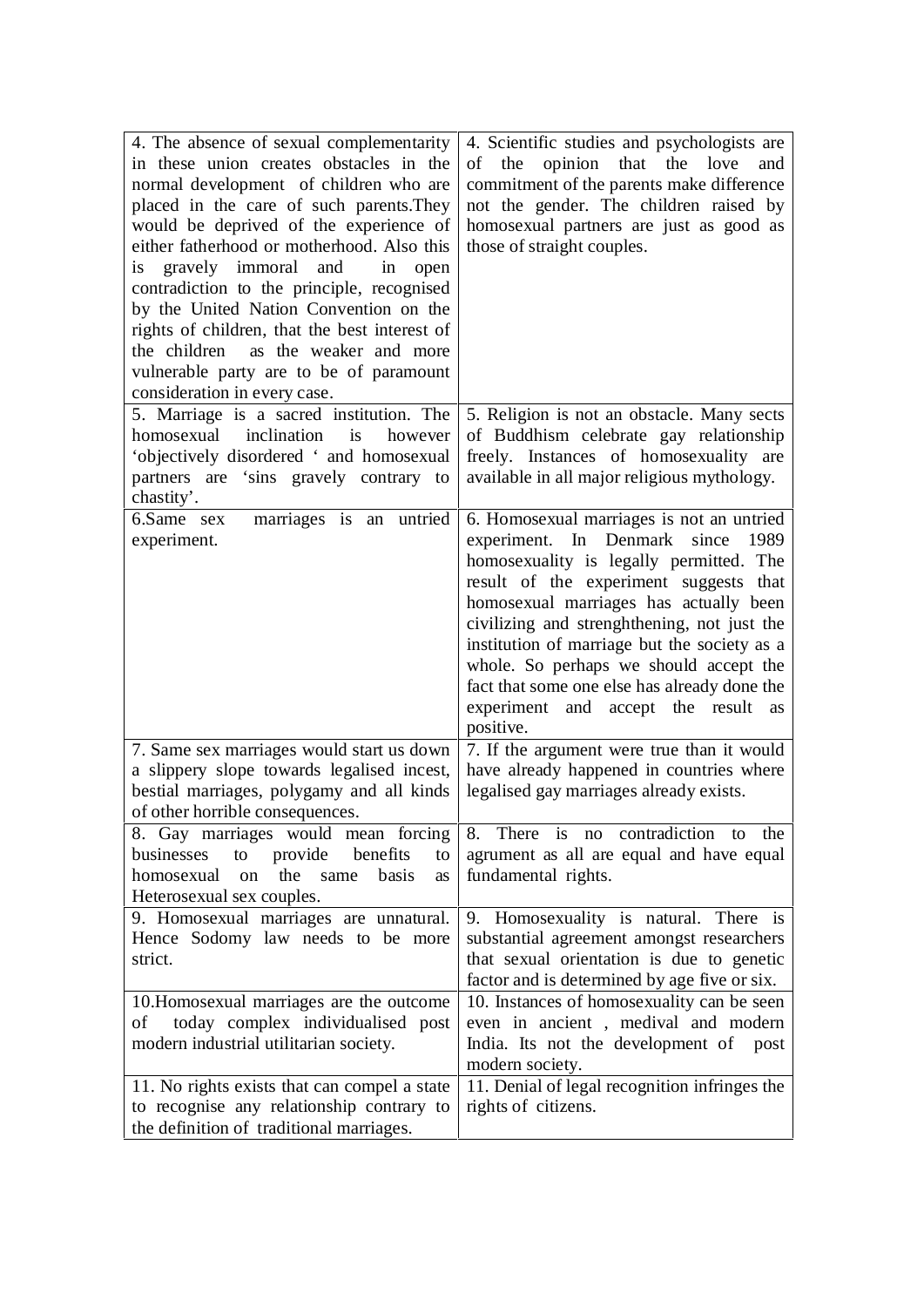| 12. Decriminalised homosexual marriages<br>will lead to an increase in homosexuality            | 12. Sexual orientation is due to genetic<br>factor and it is unlikely that an increase in |
|-------------------------------------------------------------------------------------------------|-------------------------------------------------------------------------------------------|
| and this in turn will undermine the whole<br>institution of marriage and family.                | the incidence of homosexuality will occur<br>as a consequence of decriminalisation.       |
|                                                                                                 |                                                                                           |
| 13. Societal attitude is that people oppose<br>it, hate it, even fear it. That is people are'nt | 13. Homosexual marriages<br>have<br>the<br>potential to reject hierarchial concept of     |
| comfortable with the idea of homosexual                                                         | gender. They challenge patriarchy and the                                                 |
| marriages.                                                                                      | male supremacy derived from it and are                                                    |
|                                                                                                 | consequently punished<br>for<br>not                                                       |
|                                                                                                 | participating fully in daily maintenance of<br>women oppression.                          |
| 14. Heterosexuality has the advantage of                                                        | regulating and/or penalising<br>14.Laws                                                   |
| slowing the speed of sexually transmitted                                                       | homosexual activity impede public health                                                  |
| disease.                                                                                        | programs as it drive underground many                                                     |
|                                                                                                 | people at risk.                                                                           |
| 15. The human species will be in danger of                                                      | 15. Infact gays are giving big favour by not                                              |
| dying out if homosexuality is legalised due<br>lack of<br>reproductive power<br>in<br>to        | bringing more hungary mouth into this<br>excessive overpopulated world. At the            |
| homosexuals.                                                                                    | same time the continuity of species can                                                   |
|                                                                                                 | never be in danger due to sexual minority                                                 |
|                                                                                                 | which represent not even 10% of the total                                                 |
|                                                                                                 | world population.                                                                         |
| principle<br>of respect,<br>The<br>16.<br>non                                                   | 16. Section 377 of IPC violates the right to                                              |
| discrimination and the people autonomy to<br>support legal recognition of homosexual            | life and personal liberty, the right to<br>and the<br>freedom                             |
| unions of the individual is not reasonable to                                                   | right<br>equality<br>to<br>guaranteed to all citizens as Fundamental                      |
| invoke. It is something quite different to                                                      | Rights under Chapter III of<br>Indian                                                     |
| hold that activities which do not represents                                                    | Constitution                                                                              |
| a significant or positive contribution to the                                                   |                                                                                           |
| development of the human in society can                                                         |                                                                                           |
| receive specific and categorical legal                                                          |                                                                                           |
| recognition by the State.<br>17. Sodomy was illegal and was until very                          | 17. In countries where homosexuality is                                                   |
| recently.                                                                                       | legalised sodomy law is repeled and has                                                   |
|                                                                                                 | been considered obsolete<br>taking<br>into                                                |
|                                                                                                 | account the social dynamics.                                                              |
| 18. Homosexuality is a disease. The Indian                                                      | 18. The American Psychiatric Association                                                  |
| Psychiatric Society also acknowledges that                                                      | has removed homosexuality from its list of                                                |
| homosexuality is a kind of mental illness.                                                      | mental illnesses in 1973 and the World<br>Health Organization did the same in 1981.       |
| 19. Decriminalization may be<br>a<br>step                                                       | 19. Criminalisation reinforces negative                                                   |
| towards removing some of the stigma                                                             | societal attitude regarding homosexuality                                                 |
| associated with homosexuality and may                                                           | which<br>results<br>in<br>turn<br>$\operatorname{in}$<br>greater                          |
| have positive repercussions on relationship                                                     | discrimination and thus impact adversely                                                  |
| between homosexual and their families.                                                          | on the self esteem of many homosexuals                                                    |
|                                                                                                 | which often leads to deception and friction<br>within families.                           |
|                                                                                                 |                                                                                           |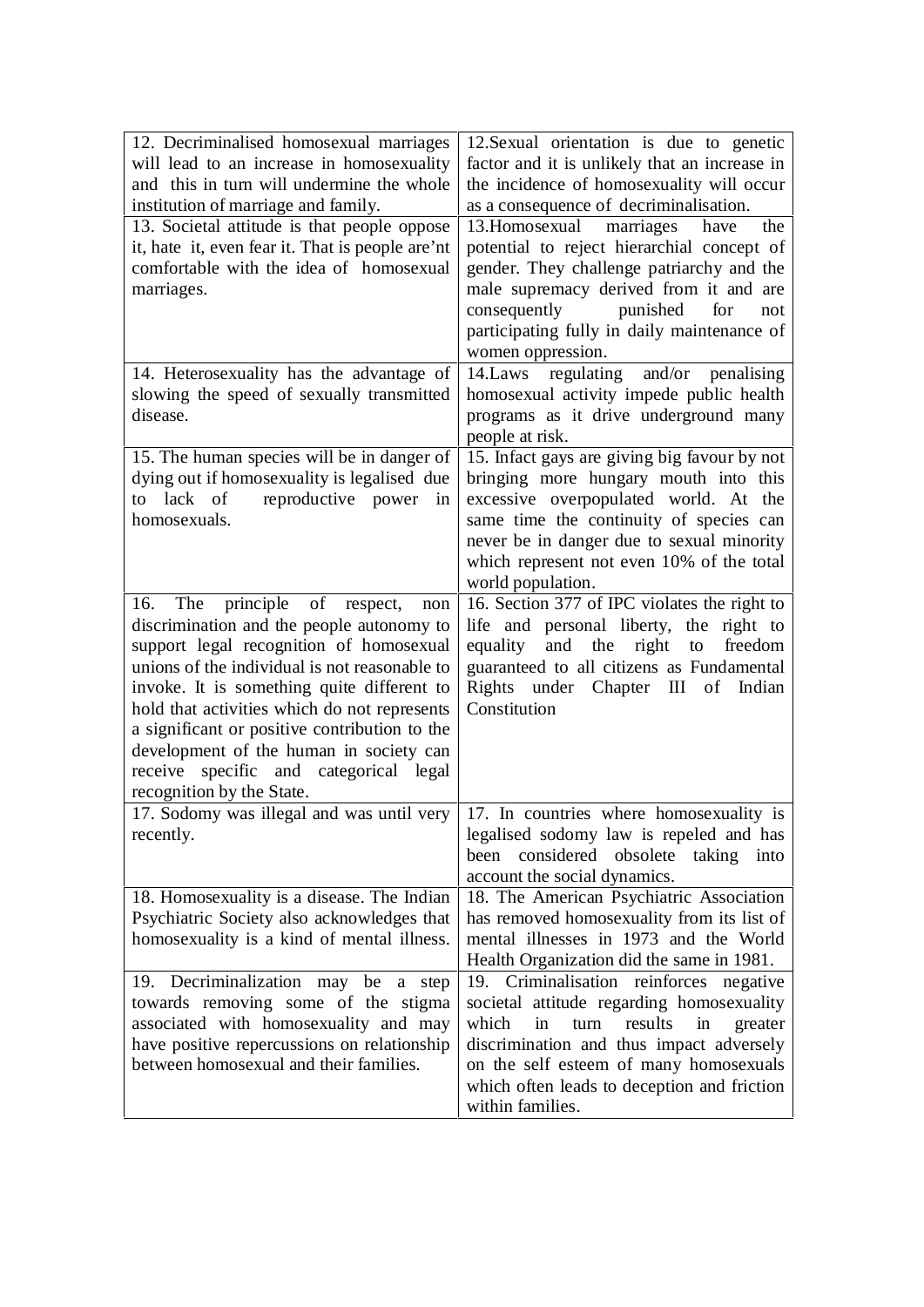#### **Conclusion**

All the above arguments in favour and in against homosexuality suggest that Indians are not ignorant about homosexual events around the world and its legalisation but still they have some reservation about homosexual relations. Indian society, by and large, disapproves homosexuality and justifies it as a criminal offence even when adults indulge in private.

The Empirical findings amongst middle class youths although favours legalisation of homosexual marriages but they in themselves are not much attracted for such type of marriages (with an exception of 4-6% respondents who said they may/will prefer to go for homosexual marriages). This shows that Indian youth still maintains the sanctity of the marriages, as scared, heterosexual institution where homosexuality even if legalised may result only in 4-6% homosexual minority.

Although as per statistics the demand for giving social and legal recognition to homosexual marriage is limited to only 10% of the Indian Population (that is by homosexuals themselves or NGO's Supporting them). This small representation is also one of the factors responsible for exploitation of sexual minority. Even today majority of Indians are not comfortable with homosexual marriages for oneself. But at the same time the demand for legalizing homosexual marriages is grave and intense but some how not getting approval of society and is under cover. It seems as if still it is long way to go for social acceptance of the homosexual marriages in India. As the legal recognition of homosexual unions would mean not only approval of homosexual behaviour with the consequence of making it a model in present day society but may also obscure the basic values (of family, marriage, procreation and continuity of Species) which belong to common inheritance of humanity. But at the same time Indians should realize that sex orientation is biological and is a natural process it's not a disease. It's true that the acceptance of the demand for social and legal recognition of homosexuality has not been approved today but in any case homosexual community should not be exploited and mistreated.

Hence taking into consideration the present Indian societal matrix and the emerging conflict in the institution of marriage – the demand for legalizing homosexual marriage is somehow overlooked and ignored. But in near future the stereotype attitude of society for marriage as heterosexual institution associated with procreation and rearing of children may also include homosexual marriages where love between the partners will be given importance rather than the gender. Then the failure to acknowledge the changing nature of society and the family will result in more harm than good. Although it is long to go for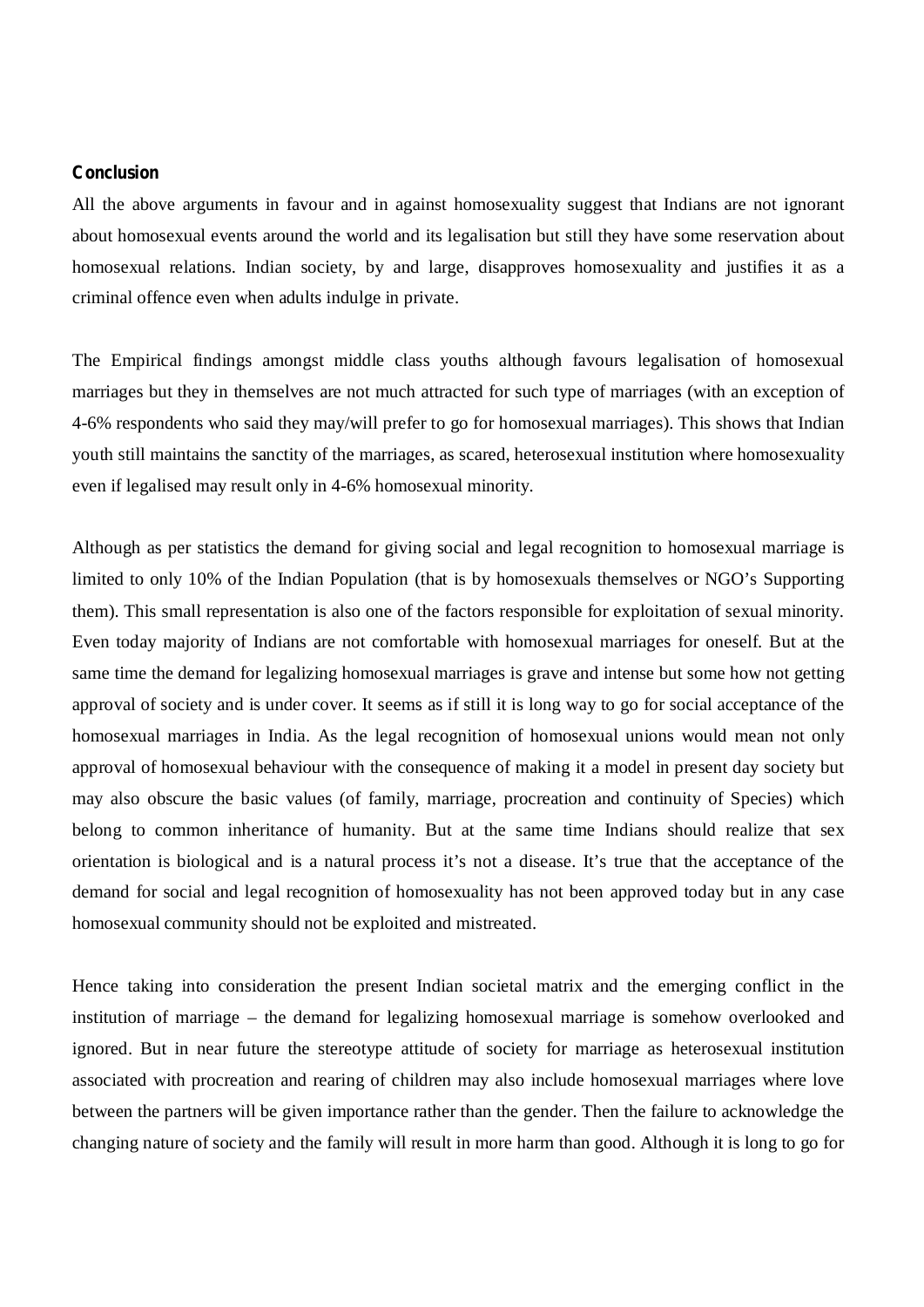this to happen. But in any case the demand for legalising homosexual marriages is giving birth to a new conflict in the institution of marriage, family and Law which cannot be denied. But at the same time giving social and legal recognition is not that easy in this traditional society as it has been in the western societies but in any case to ignore this emerging conflict in the institution of family and marriage will be short sighted and can have fatal results if not handled sensitively.

So, it is high time for the Legislature, Executive, Judiciary and Society at large that they cannot demean the existence of people with same sex desires. They also need to acknowledge that by legalising homosexual relations they will not permit a mere sexual activity but will also decriminalize the lives of citizens who are connected to such sexual act.

Finally it can be said that if laws are supposed to represent socially acceptable dos and don'ts, then a new mindset is the need of the hour. Otherwise, normal human beings will continue to suffer inhuman exploitation just because nature has nourished them with the need to be different.

\* \* \* \* \* \* \* \* \* \* \* \* \*

### **References**

- § A. Jama, 'Ashnas and Mehboobs; An Afghani Love Story', *Trikone Magazine*, 6/30/2003.
- § Arvind Kala , *Invisible Minority: the unknown world of the Indian homosexual* (Dynamic Books, New Delhi, 2004).
- § Arvind Narain, 'The Articulation of rights around Sexuality and Health: Subaltern queer Cultures in India in the Era of Hindutava', *Health and Human Rights*, Vol. 7, no.2.
- § B.J. Baer, 'Kandahar; Closely Watched Pashtuns', *Gay & Lesbian Rev* 4/30/2003.
- § C.Alfred Kinsey, W.B. Pomeroy and C.E. Martin, *Sexual Behavior In The Human Male*. Philadelphia (Saunders, WB, 1948).
- § Dean Hamer and P. Copeland, *The Science Of Desire: The Search For The Gay Gene And The Biology Of Behavio*r (Simon and Schuster, New York, 1994).
- § F. Bates, 'Child Law and the Homosexual Partner Recent Developments in the United States' 1 *Aust. Gay and Lesbian L.J.* 20, 1992.
- § Giti Thadani-Independent lesbian researcher'. Interview with Lesbia magazine reprinted in *Shakti Khabar*, Issue 14,1991.
- § *Human Rights Violations against the Transgender Community*, people's Union of Civil Liberties, Karnataka, 2003.
- § India's Pioneer: Ashok Row Kavi Interview by Perry Brass at ww.gaytoday.badpuppy.com
- § Joseph Sherry: 'Emerging gay movement in India: a liberal- conservative movement' in Balachandran and Baalagaopal (ed): *The Indian Closet : 'In and Out'*, University of Illinois Press, USA, (forthcoming).
- § Lane Tim Dean, *Homosexuality And Psychoanalysis* (The University of Chicago Press, Chicago, 2001).
- § Majorie Garber, *Vice Versa: bisexuality and the eroticism of everyday life* (Simon and Schuster, New York:, 1995).